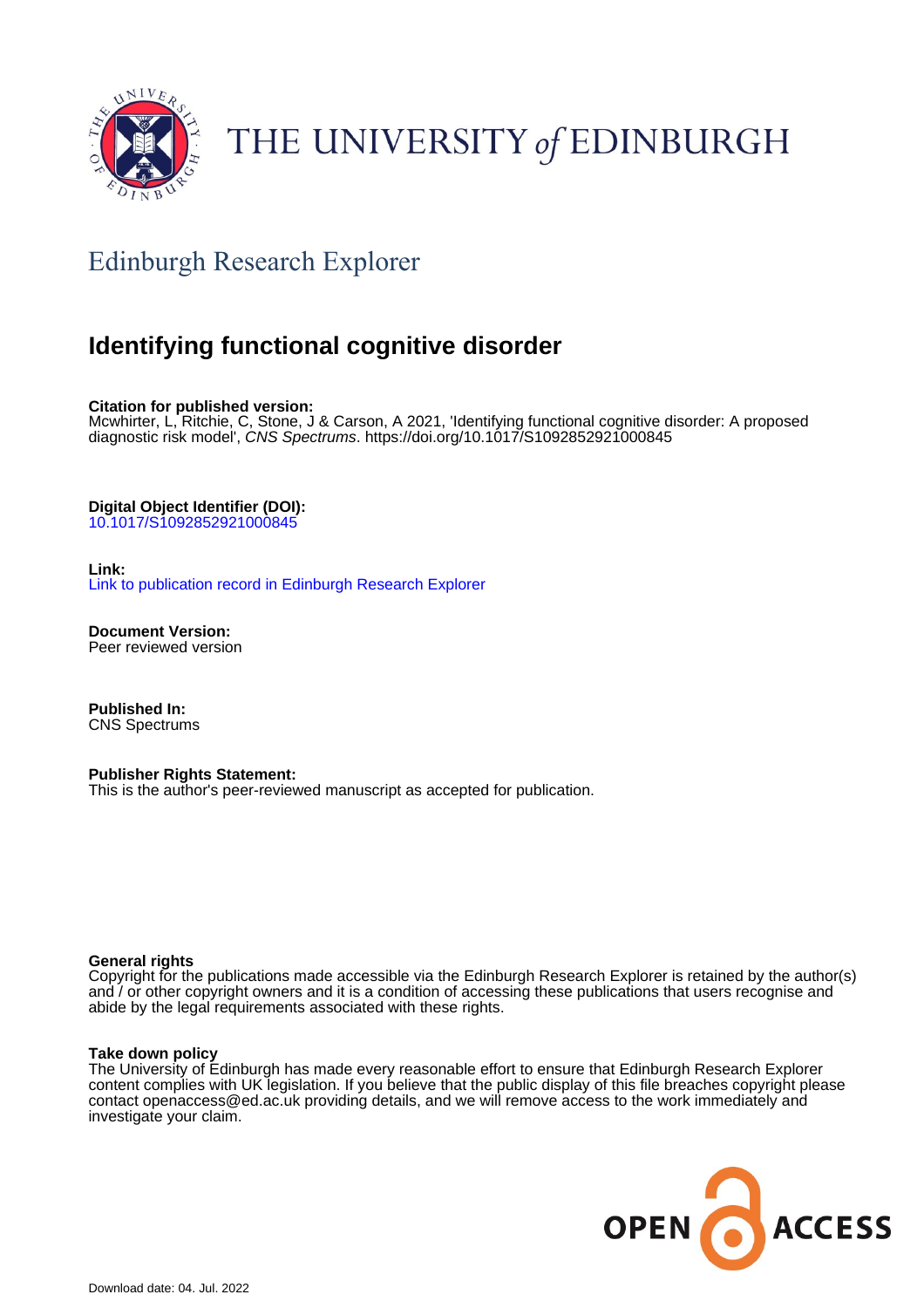#### **Identifying functional cognitive disorder: a proposed diagnostic risk model**

Laura McWhirter\*, **Centre for Clinical Brain Sciences, University of Edinburgh, Edinburgh, Scotland, UK**

Craig Ritchie, **Centre for Clinical Brain Sciences, University of Edinburgh, Edinburgh, Scotland, UK** Jon Stone, **Centre for Clinical Brain Sciences, University of Edinburgh, Edinburgh, Scotland, UK** Alan Carson, **Centre for Clinical Brain Sciences, University of Edinburgh, Edinburgh, Scotland, UK**

Word count: (including tables): 4420 Abstract word count: 247 Tables: 3 Figures: 3 References: 24 Supplementary material: 1 table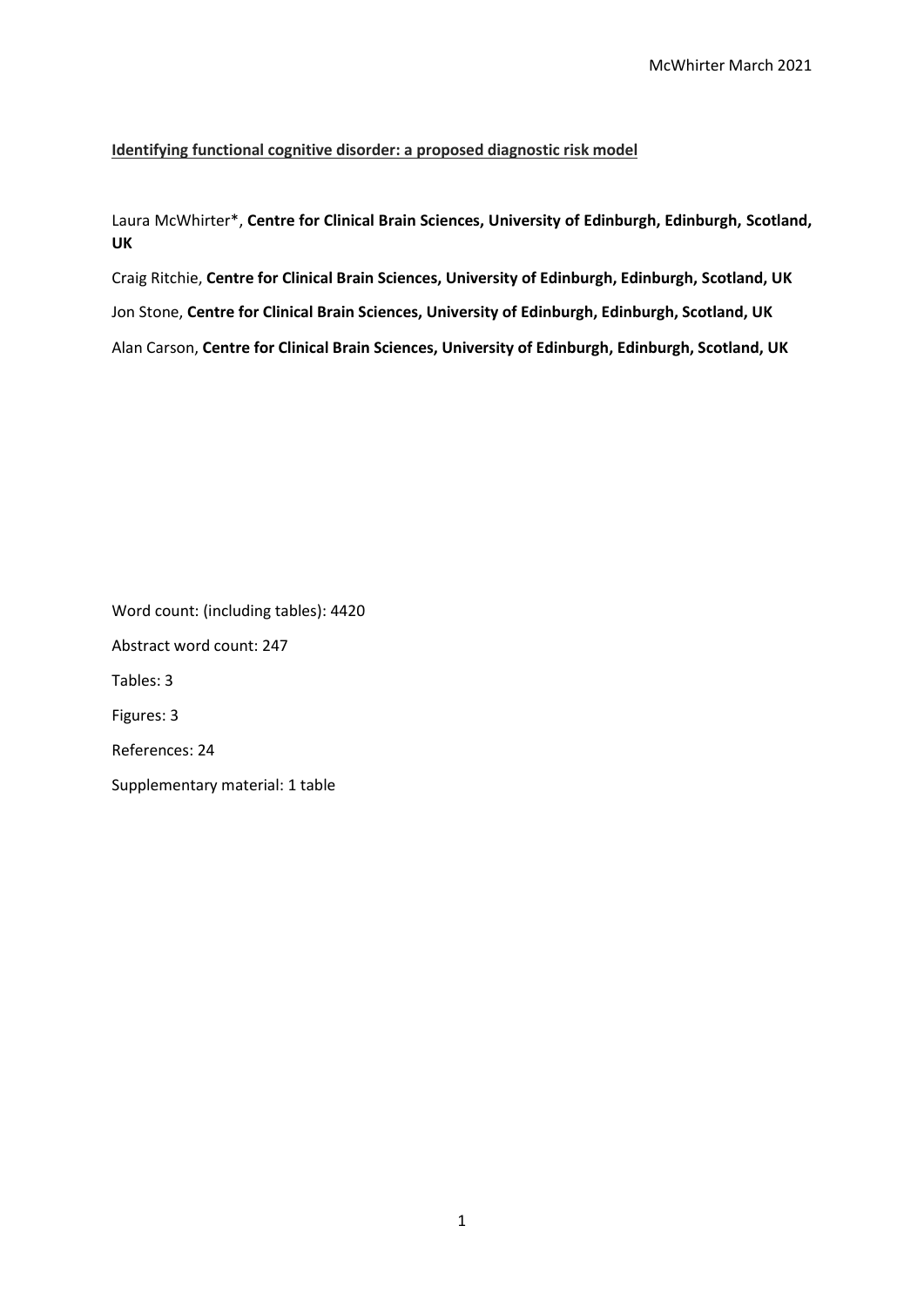#### **Disclosures**

All authors have completed the Unified Competing Interest form at http://www.icmje.org/coi\_disclosure.pdf and declare that: LM is funded by a University of Edinburgh Clinical Research Fellowship funded philanthropically by Baillie Gifford. LM provides independent medical testimony in court cases regarding patients with functional disorders, is a member of the board of directors of the British Neuropsychiatry Association, and is a trainee editor with the British Journal of Psychiatry. AC is a director of a limited personal services company that provides independent medical testimony in Court Cases on a range of neuropsychiatric topics on a 50% pursuer 50% defender basis, is an associate editor of the Journal of Neurology Neurosurgery and Psychiatry, and is the treasurer of the International Functional Neurological Disorder Society. JS reports personal fees from UptoDate, outside the submitted work, runs a self help website for patients with functional neurological symptoms (www.neurosymptoms.org) which is free and has no advertising, provides independent medical testimony in personal injury and negligence cases regarding patients with functional disorders, and is secretary of the International Functional Neurological Disorder Society. JS is a Chief Scientists Office NHS Research Scotland Career Researcher. CR declares no conflicts of interest.

### **Author contributorship**

LM was responsible for study conception and design. AC, JS, and CR reviewed clinical data and as a panel established consensus diagnoses for the study. LM collected all data, analysed the data, and wrote the final manuscript, with advisory input from AC, JS, and CR. AC, JS, and CR contributed equally to study design and subsequent review and revision of the manuscript.

#### **Acknowledgements**

We thank the study participants who generously gave up their time to take part. We also thank the medical and nursing staff of the City of Edinburgh Memory Assessment and Treatment Service and the Neurology and Neuropsychiatry Departments of the Edinburgh Department of Clinical Neurosciences for their help with recruitment.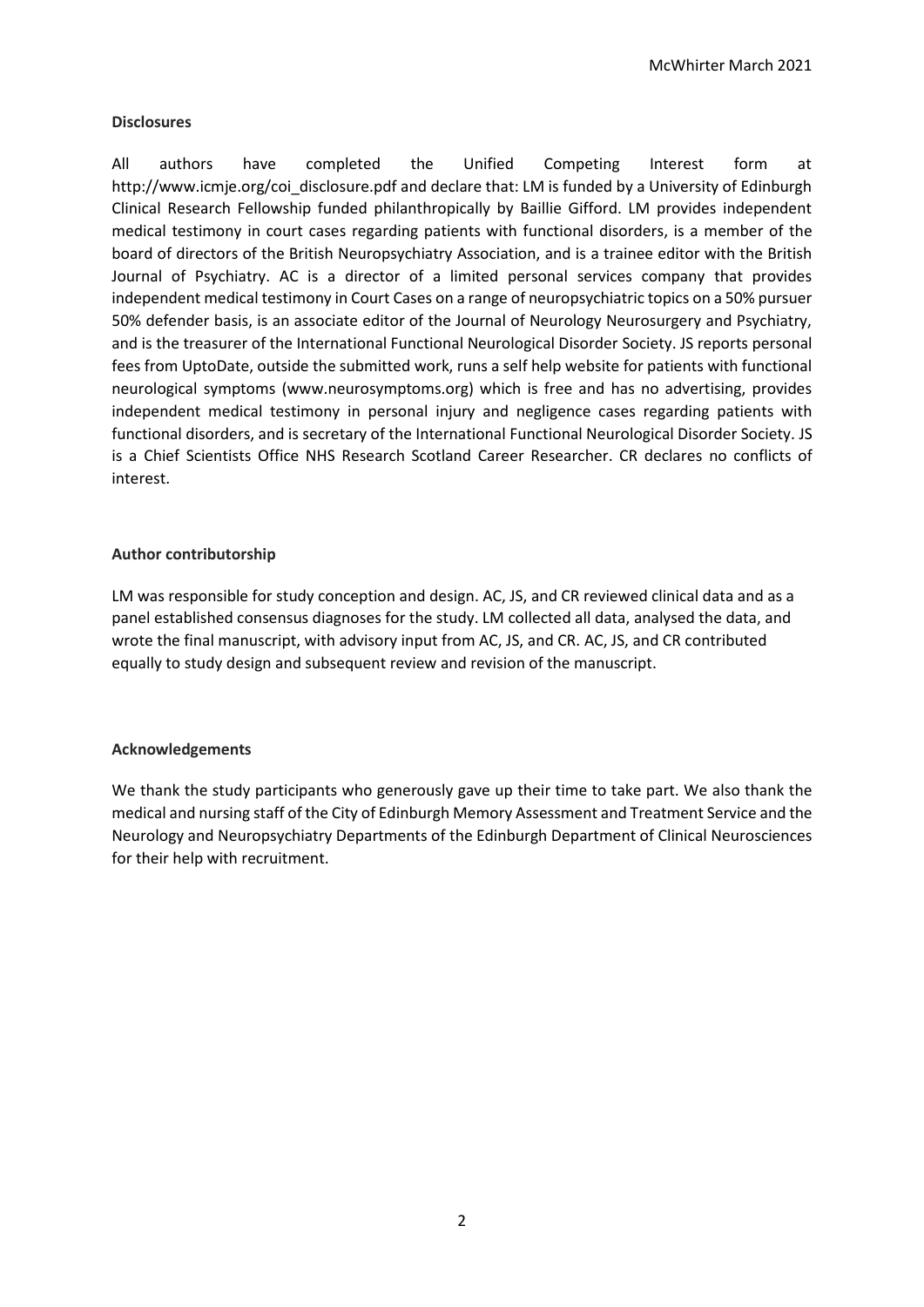## **Abstract**

#### **Background**

Functional cognitive disorders (FCD) are an important differential diagnosis of neurodegenerative disease. The utility of suggested diagnostic features has not been prospectively explored in 'real world' clinical populations. This study aimed to identify positive clinical markers of FCD.

### **Methods**

Adults with cognitive complaints but not dementia were recruited from memory, neurology, and neuropsychiatry clinics. Participants underwent structured interview, MINI, MoCA, Luria 3-step, interlocking fingers, digit span and MSVT, PHQ-15, HADS, MMQ, and PSQI. Potential diagnostic variables were tested against expert consensus diagnosis using logistic regression.

#### **Results**

FCD were identified in 31/49 participants. Participants with FCD were younger, spoke for longer when prompted 'Tell me about the problems you've been having', and had more anxiety and depression symptoms and psychiatric diagnoses than those without FCD. There were no significant differences in sex, education, or cognitive scores. Younger age and longer spoken response predicted FCD diagnosis in a model which explained 74% of diagnostic variability and had an AUC of 94%.

### **Conclusions**

A detailed description of cognitive failure is a sensitive and specific positive feature of FCD, demonstrating internal inconsistency between experienced and observed function. Cognitive and performance validity tests appear less helpful in FCD diagnosis. People with FCD are not 'worried well' but often perform poorly on tests, and have more anxiety, depression, and physical symptoms than people with other cognitive disorders. Identifying diagnostic profiles is an important step towards parity of esteem for FCDs, as differential diagnoses of neurodegenerative disease and an independent target for clinical trials.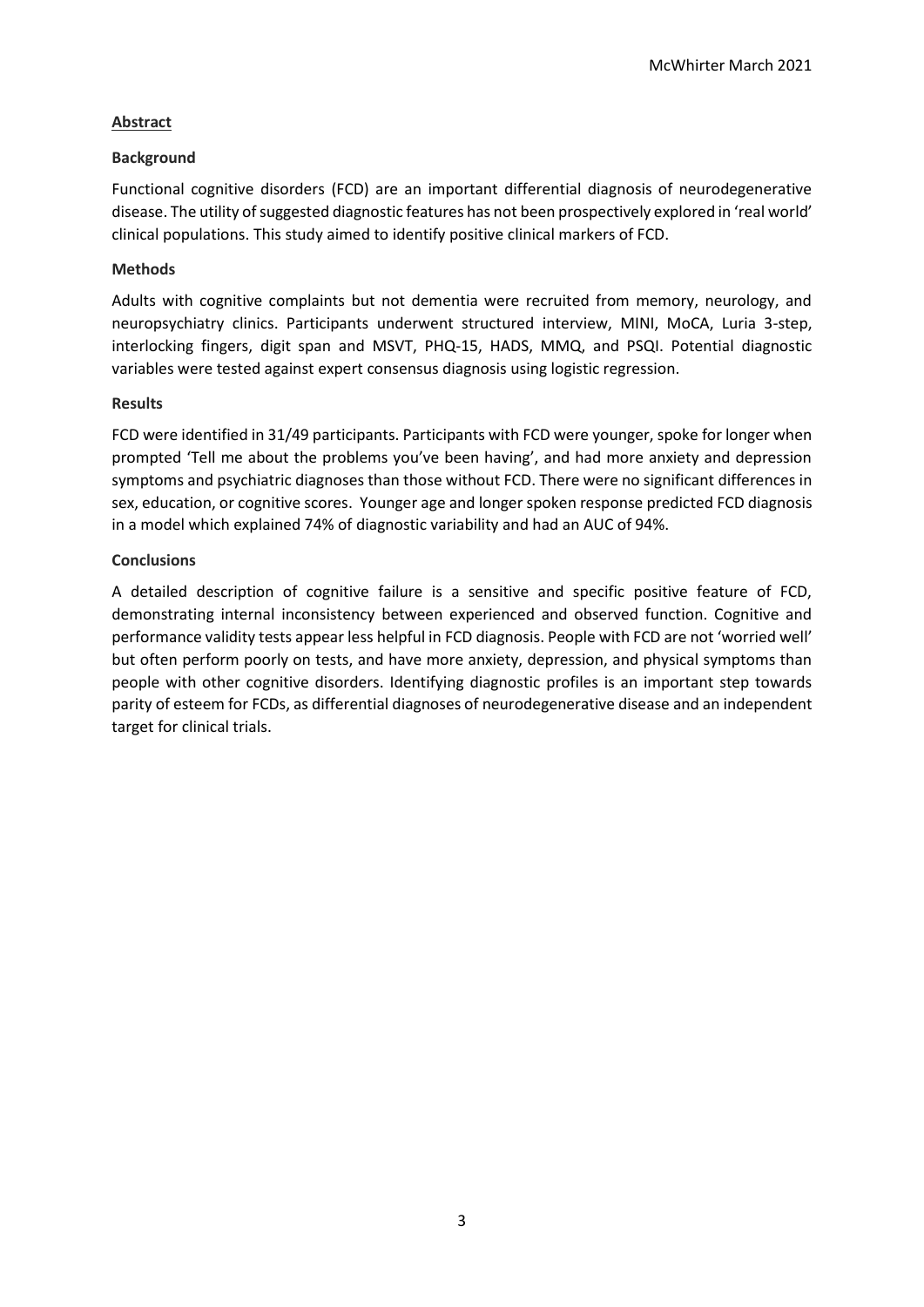#### **Introduction**

Many people presenting to memory clinics do not ultimately receive diagnoses of the neurodegenerative diseases the clinics were established to identify and treat<sup>1,2</sup>. Although subjective cognitive symptoms might herald future dementia in a minority, many patients with subjective or mild cognitive impairment might alternatively be positively identified as having **functional cognitive disorders (FCD)**<sup>3</sup> .

FCD have been described as a heterogeneous but overlapping set of clinical presentations which produce genuine cognitive symptoms which are internally inconsistent and not the direct result of brain disease; including memory symptoms in anxiety or depression; excessive attentional focus on everyday memory problems; health anxiety about dementia; and memory symptoms as part of another functional disorder $4,5$ 

Meta-analysis of memory clinic populations suggests that 24% of patients are likely to have FCD<sup>6</sup>. Our clinical experience also tells us that patients with functional neurological disorders (FND) complain bitterly of troublesome cognitive symptoms. But despite the frequency of FCD in both clinical environments, research into functional cognitive symptoms has lagged behind that of other FND domains, and has been largely absent from the neurodegenerative disease arena.

Defining positive clinical signs for functional neurological disorders (FND) has improved patient care and invigorated research into mechanisms of and treatments; these are no longer diagnoses of exclusion but can now be accurately identified and therefore studied and treated<sup>7</sup>. There is a pressing need for similar well-evidenced clinical signs to aid accurate diagnosis of FCD and therein improve management.

We now know that large numbers of individuals with FCD present to memory clinics; but in the absence of trials of treatment there remains almost no evidence for the best course of treatment or follow-up. More accurate diagnostic methods, along with recent proposed diagnostic criteria<sup>3</sup>, will facilitate much-needed clinical trials of treatments for FCD. Second, there is a risk that patients with FCD are incorrectly described as having preclinical Alzheimer's disease. As researchers aim to identify, and therefore modify, disease at the earliest stages, it is important to identify not only neurodegenerative disease, but also those individuals with FCD, whose symptom trajectories may obscure trial outcomes and lead to potentially harmful interventions.

Previous studies examining potential FCD diagnostic features have reported that patients with FCD are more likely to attend clinic alone, to report 'poor' or 'fair' memory on a Likert scale, and to bring a written list of symptoms than those with neurodegenerative disease $8-11$ . Others have pointed to impaired metacognition as a potential mechanism and marker of  $FCD<sup>12</sup>$ . Reuber, Blackburn and colleagues have analysed language and interaction during the clinical consultation, finding that patients with FCD provide more linguistically complex accounts of symptoms than those with established diagnoses of neurodegenerative disease<sup>13,14</sup>. But these interactional features have primarily been tested against a definition of FCD in which there is an absence of 'objective' cognitive impairment, and not in those who struggle with cognitive tests, or in unselected patients typically encountered in memory clinics.

This study aimed to address the question of how we might confidently and accurately diagnose FCD in an unselected sample of patients presenting with cognitive symptoms and complaints but not dementia.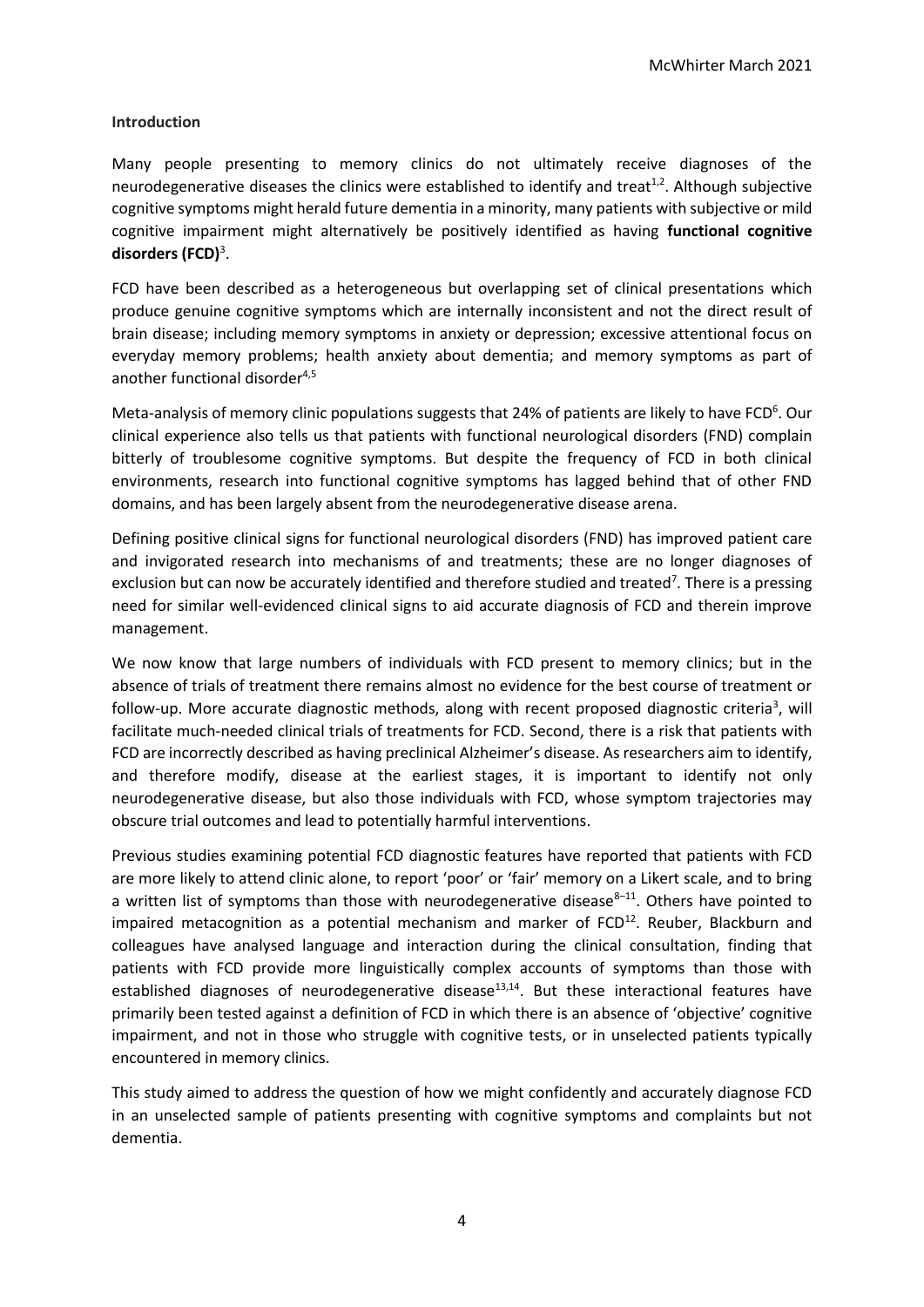# **Method**

Participants of all ages were recruited direct from an older-adults memory clinic, neurology and neuropsychiatry clinics, and a county-wide register of people assessed in the memory clinic who had consented to be contacted about research (The Scottish Brain Health Register).

Participants had already been clinically assessed by a consultant old-age psychiatrist, neuropsychiatrist, or neurologist as a part of usual clinical care. Subjects met inclusion criteria who had presented for assessment of predominantly cognitive symptoms, but were not severely cognitively impaired or assessed as having probable Alzheimer's type dementia (according to current consensus diagnostic criteria<sup>15</sup>), or another dementia syndrome. Exclusion criteria, established from case notes and referrer assessment, were: non-English speakers (due to English-language validated measures), age <18, learning disability, psychotic disorder, severe personality disorder, active suicidal ideation, or suspicion of factitious disorder or malingering.

Participants were visited at home (unless they preferred to attend clinic) by a researcher (LM), who was blind to the previous clinical assessment. The research interview opened with an open question: 'Tell me about the problems you have been having?', following which the researcher used an electronic timer to measure the duration in seconds of the initial response; allowing the participant to speak without interruption and stopping the timer when the participant came to a natural stop. The researcher recorded, using a structured proforma, a summary of the response, the number of discrete cognitive complaints (word-finding difficulties and forgetting appointments would be recorded as two complaints); and the number and degree of detail of each example of cognitive failure described. The interview examined awareness and engagement with current news, television or film, reading (books, magazines or newspapers), description of typical daily activities, and a compound question: 'Where are you from, and what did you / do you do for a job?'.

The interview included questions about the duration and perception of memory and thinking problems: 'Did your problems start after an event, injury, or illness?'; 'Do you think other people are more worried about your memory and thinking than you? Or are you more worried than other people?'; a 5-point Likert scale: 'In general, how would you rate your memory?'10,16; 'What did your memory used to be like?'; 'What do you think is the cause of any memory or thinking problems you have been having?'; and 'Do you think that your memory or thinking problems are most likely to: Get better/worse/stay the same/come and go.' Participants were asked about dementia in a close family member or previous 'daily contact or caring responsibility' for a person with dementia.

Brief examination of gait (short observed walk, turn, heel-to-toe walk) and coordination (finger-nose test) was followed by cognitive tests Montreal Cognitive Assessment (MoCA, with responses timed using an electronic timer), Luria 3-step test, interlocking finger test<sup>17</sup>, digit spans, and the Medical Symptom Validity Test (MSVT)<sup>18</sup>, and questionnaires: Patient Health Questionnaire 15 (PHQ-15), Hospital Anxiety and Depression Scale (HADS), and the Pittsburgh Sleep Quality Inventory (PSQI), and multifactorial memory questionnaire (MMQ) (consisting of three scales; MMQ-Satisfaction - overall satisfaction with memory (scale 0-72), MMA-Ability - perception of memory ability, via experience of 20 common memory mistakes (0-80), and MMQ-Strategy - use of memory strategies and aids (0-76))<sup>19</sup>. The assessment concluded with the Mini International Neuropsychiatric Interview (MINI) (English version 7.0.2 for DSM 5).

Ethical approval was obtained from the South East Scotland Research Ethics Committee. The protocol was pre-registered [\(https://dx.doi.org/10.17504/protocols.io.z97f99n\)](https://dx.doi.org/10.17504/protocols.io.z97f99n).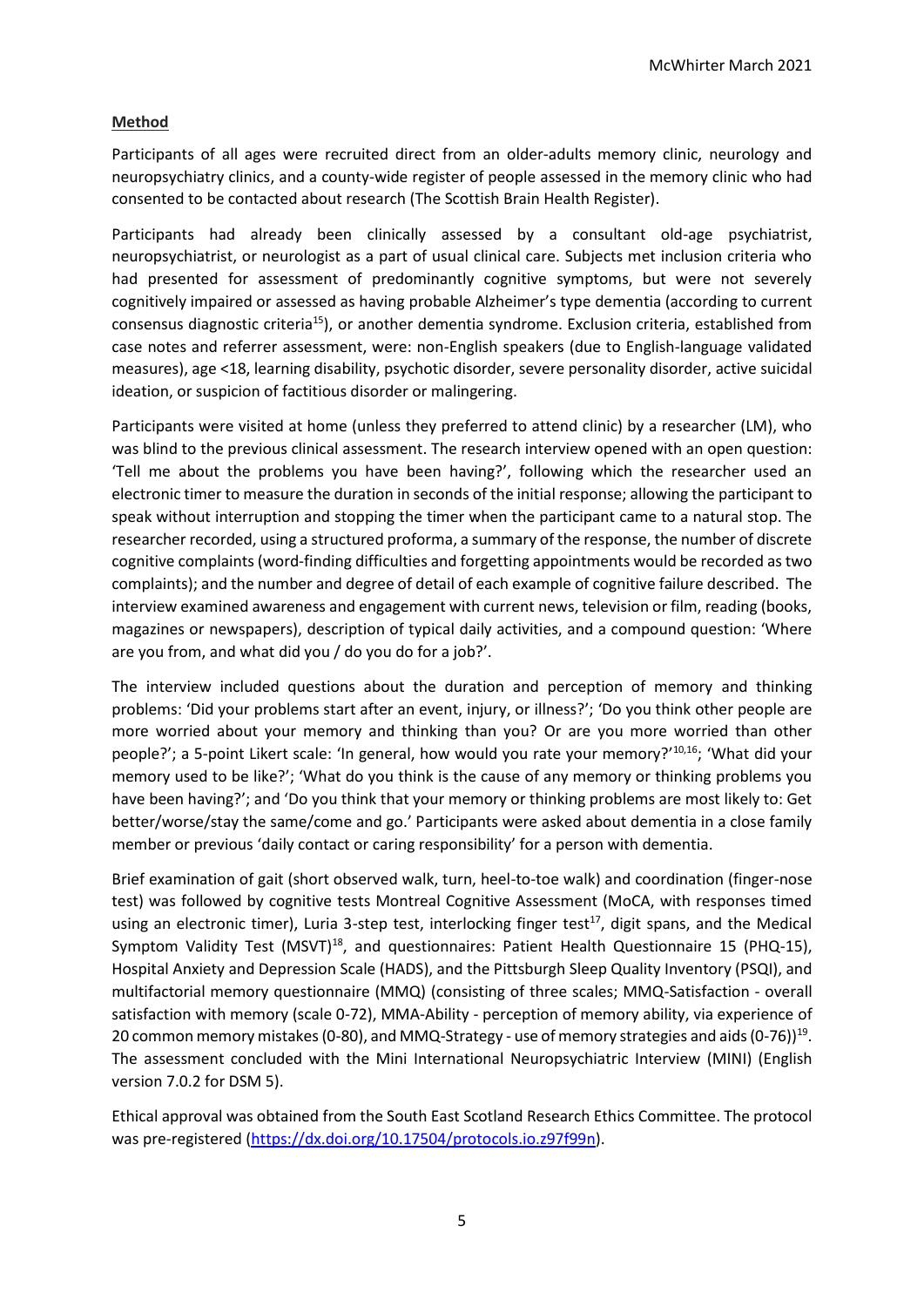# *Establishing the reference diagnoses*

Reference diagnoses were established during meetings of the senior authors (a consultant neurologist (JS), consultant neuropsychiatrist (AC), and consultant of psychiatry of ageing (CR)). All information from the pre-study clinical assessment (clinical notes from the memory, neurology or neuropsychiatry clinic assessment, electronic medical records, and results of neuroimaging and other investigations), **not** including information collected during the research assessment, was presented to the panel. Panel members independently recorded their opinion on a) the most appropriate diagnosis(es) to account for the cognitive symptoms, and b) the contribution of various aetiological factors (**Supplementary material - Figure 1)**. Consensus opinion allowed diagnostic ratings in parallel domains: FCD, neurodegenerative disease, medical or pharmacological cause of cognitive symptoms, and primary psychiatric disorder, recognising that cognitive symptoms often have overlapping aetiologies. Discrepancy in opinions triggered discussion and review of information until consensus was reached. For the purposes of identifying predictors of a functional disorder, a score of 'Probable' or 'Possible likely' for Functional cognitive symptoms indicated presence of FCD (regardless of other contributory factors), whereas 'Possible unlikely' or 'Unlikely' indicated absence of FCD.

#### *Statistical Methods*

Excel (v2101) and R (v3.6.0) were used for analyses.

A pre-study sample size calculation suggested that a sample size of 115 would be required for a diagnostic risk prediction accuracy of 90% sensitivity and 90% specificity in a group with a 30% prevalence of FCD.

Data were tested for normality using the Shapiro-Wilkes test. Multiple t-tests, Mann Whitney tests, chi-square and Fishers exact tests were used to compare variables between patients with a reference diagnosis of FCD ( 'probable' or 'possible likely' FCD) and those without ('unlikely or 'possible unlikely' FCD). Significance was adjusted for multiple comparisons using the Holm-Bonferroni method. Variables which were significantly (*p*<.05) different between groups were entered as covariates in a multivariable logistic regression model, and covariates removed iteratively to optimise the model.

# **Results**

Forty-nine participants were recruited: 26 from memory clinic, 10 from neurology clinic, 6 from neuropsychiatry clinic, and 7 from the Scottish Brain Health Register. Forty-six were visited at home and 3 attended the research facility. Recruitment ended early, in March 2020, because of COVID-19.

Demographic and baseline clinical data is described in **Table 1 and 2. Table 1 also describes the proportion of participants who had undergone brain imaging and/or Addenbrooke's Cognitive Examination iii prior to recruitment. Table 3** describes results of the key research measures.

Thirty-one participants received a reference diagnosis of FCD. Participants with FCD were significantly younger than those without FCD (*p*<.01), but there was no significant difference in sex (*p=*.5), or years of education (*p=*.9).

# *Memory symptom self-report*

Two non-FCD participants denied memory problems; no FCD participants denied memory problems. FCD participants reported a longer duration of symptoms than patients without FCD (median 3 yrs (IQR 1-5) vs 1.75 yrs (IQR 1-2.5)).

Similar proportions of FCD (25 (19%)) and non-FCD (14 (22%)) groups met criteria for Subjective Memory Complaint as ascertained by a rating of 'poor' or 'fair' on a 5-point Likert scale (SMC Likert)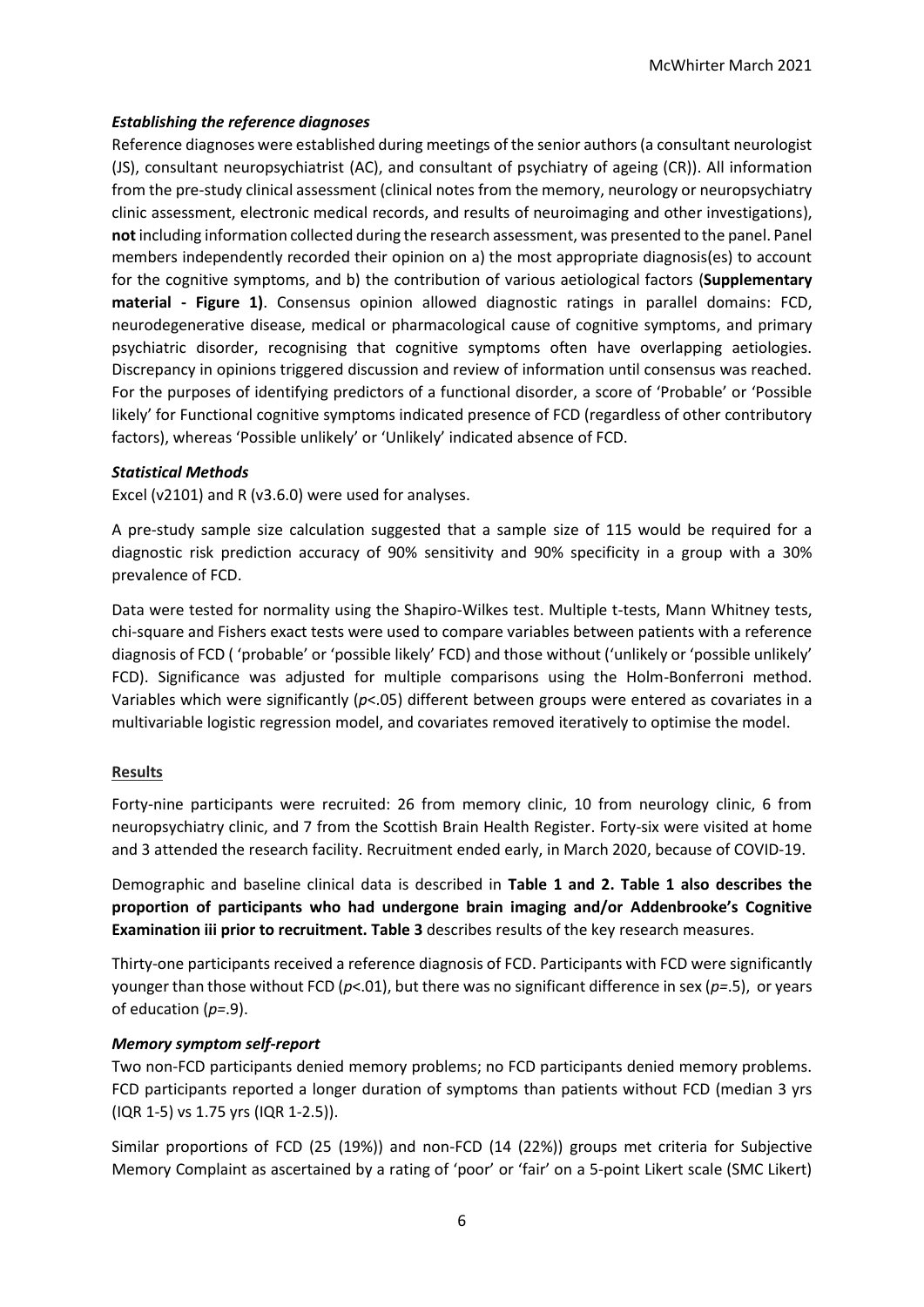in response to: 'In general, how would you rate your memory?'. SMC Likert scores inversely correlated with age in the whole group (Spearman test, rho=-.54, *p=*<.01) and in the FCD group, but not in the non-FCD group (Spearman test, rho=.05, *p=*.9).

Similar proportions of FCD and non-FCD groups (11/31 (35%) vs 4/18 (22%)) reported previously having an "excellent" memory responding to: "What did your memory used to be like?".

More FCD participants related the start of symptoms to a specific event, injury, or illness (49% FCD vs 11% non-FCD). In the FCD group: adjustment to retirement, a stressful personal event, a bereavement, a fall; an anxiety disorder or another functional disorder (n=2); serious illness; medication; and elective medical/surgical treatment (n=2). In the non-FCD group: stroke; and medical illness.

More FCD than non-FCD participants reported that others were more worried than they were about their memory (45% (14/31) vs 33% (6/18)), and more FCD than non-FCD participants believed their symptoms would get worse over time (45% (14/31) vs 33% (6/18)); neither difference was statistically significant after Bonferroni-Holm correction

More FCD participants reported having a close family member with dementia (20 (65%) vs 5 (28%)), or previous caring responsibilities or daily contact with a person with dementia (11 (35%) vs 2 (11%); neither difference reached significance after Bonferroni-Holm correction.

# *Interaction and language*

Only 8 participants were accompanied by another adult during the research assessment (4 FCD, 4 non-FCD), these predominantly being home visits. However, significantly more FCD participants had attended their pre-recruitment clinical appointment alone (15/31(48%) vs 2/18(11%) of non-FCD participants) (Chi-square *p*<.01).

FCD participants, when asked: "Tell me about the problems you have been having?", spoke without interruption for a median time of 124 seconds (IQR  $80 - 168$ ), significantly longer than non-FCD participants who spoke for a median time of 42 seconds (IQR 28-55) (Mann Whitney test, corrected p <0.01) (**Figure 1**). FCD participants described a mean of three cognitive complaints/symptoms compared with one in the non-FCD group (*p*<.01), and were more likely to describe one or more specific examples of cognitive failure than non-FCD participants (*p=*.01) (**Text box 1** for examples). There was no significant difference between the rate of successfully answering both parts of a compound question between FCD and non-FCD participants (26/31 (84%) vs 11/18 (61%)).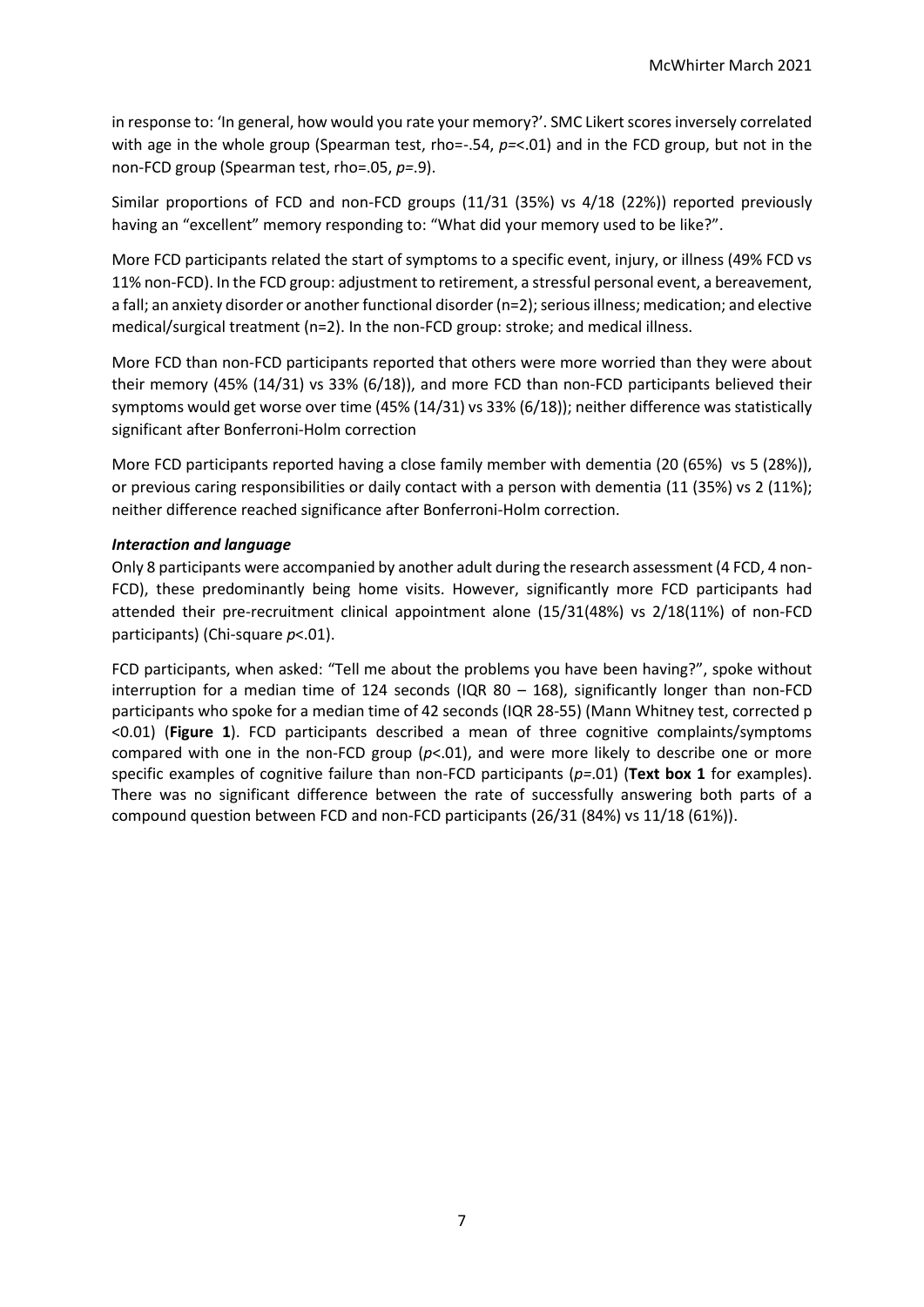#### **Participants without FCD reference diagnoses:**

"I don't know. I have a bad memory. I always check with [my husband]"

77-year-old woman

"My daughter says I don't remember her shifts. Other than that, my memory's fine."

79-year-old woman

#### **Participants with FCD reference diagnoses:**

"It's forgetfulness. For example, I forgot the name of the doctor I saw in clinic - Dr [X] - I had to check his name. It is frustrating. I will watch a film and think 'who is that actor?'. For example, I was watching a film called 'Pimpernel Smith' and I couldn't remember the actor in it – it's Lesley Howard of course! I can remember things from 40-50 years ago or even 4-5 years ago. Sometimes I struggle with finding words. The other day I went out to meet a pal - I took my jacket off and thought I had lost my wallet - but I had just put it on the side."

74-year-old man

"I wonder around the house trying to remember what I'm looking for. I'm bad on names, even with people I know well. I have difficulty calculating in recipes, for example to make a recipe for 4 for 8 people. And yesterday my son asked where the nearest ATM and I couldn't remember but it came back to me later. Things often come back later on. I went to collect the Christmas tree at Christmas time and when I reached a fork in the road I couldn't visualise which way to go…"

80-year-old woman

#### *Report of cognitively engaging activities*

When asked to describe typical daily activities, 13/31 (42%) FCD participants and 2/18 (11%) non-FCD participants described cognitively engaging activities (fisher test, corrected *p=*.45): office work, reading, academic study, and administrative tasks in the FCD group; reading and playing piano in the non-FCD group.

There was no difference between FCD and non-FCD participants in ability to recall details from a recently-watched specific television programme or movie (8/31 (26%) vs 3/18 (17%)), or in detailed recall of books, magazines, or newspapers (7/31 (23%) vs 3/18 (17%)). Non-FCD participants were more often unable to recall the name of a book they were currently reading (10/18 (56%) vs 7/31 (23%) FCD participants) but this was not significant (fisher test, corrected *p=*.45).

When asked "can you tell me what has been happening in the news?", FCD participants tended to describe events with evidence of some cognitive engagement (rather than just broad naming of topics), compared with non-FCD participants, but this was not statistically significant (11/31 (35%) vs 2/18 (11%)). Similar proportions of FCD and non-FCD participants reported no awareness at all of current news (5/31 (16%) vs 5/18 (28%)).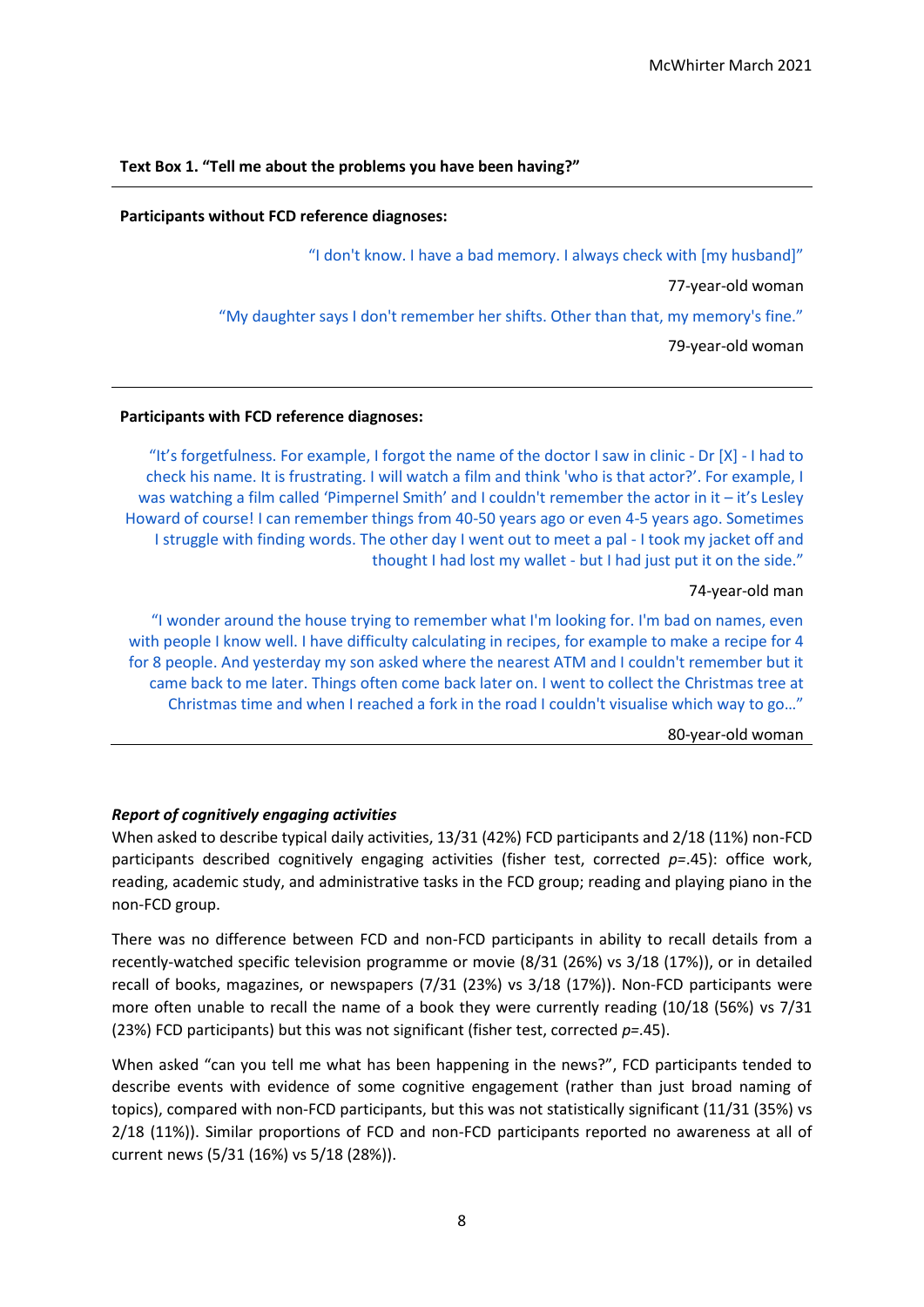# *Multifactorial memory questionnaire*

FCD participants had significantly lower MMQ-Satisfaction scores and MMQ-Ability scores than non-FCD participants, and reported greater use of memory strategies, but only for MMQ-Ability was this difference significant after correction for multiple comparisons.

### *Cognitive tests*

Mean MoCA score was 22 in the FCD group and 20 in the non-FCD group (t-test corrected *p=*1). Differences in orientation score and time taken to draw a wire cube were no longer significant after correction for multiple comparisons. FCD and non-FCD participants achieved similar scores in Luria 3 step and Interlocking fingers tests.

Exploratory analyses were performed to identify patterns of internal inconsistency within cognitive tests. Individual participants tended to score similarly across the board; i.e. those who performed well performed well in all tests; those who performed in the impaired range did so throughout, regardless of reference diagnosis. Perseverations on verbal fluency were more frequent in non-FCD participants (7/31 and 8/18), not reaching significance. No participant scored better on delayed recall than registration.

There was no significant difference in overall failure rate or in the proportion of either 'invalid' or 'severe impairment/dementia' profiles on the Medical Symptom Validity Test (**Figure 2**). That is, participants in both FCD and non-FCD groups had invalid profiles, and participants in both groups had 'severe impairment/dementia' profiles.

### *Psychiatric symptoms and diagnoses*

FCD participants had significantly higher scores on both anxiety and depression subscales of the HADS. In the MINI diagnostic interview, significantly more FCD participants met criteria for at least one current psychiatric diagnosis (19 (68%) vs 1 (11%), Chi-square test, corrected *p*<.01).

In the non-FCD group, two participants met criteria for current major depressive disorder.

In the FCD group, 13 met criteria for primary diagnosis of current major depressive disorder, of whom eight also met criteria for an anxiety disorder (panic disorder, social anxiety disorder, generalised anxiety disorder). Six met criteria for primary diagnosis of an anxiety disorder (panic disorder and generalised anxiety disorder). One reported a previous episode of hypomania. Three endorsed passive suicidal thoughts, but were assessed as being at low risk of suicide.

Two FCD participants became tearful in discussion of bereavements but did not meet criteria for any psychiatric diagnosis. Of note, although no participants met DSM 5 criteria for Obsessive Compulsive Disorder (OCD), one participant described previous severe OCD and several others were noted by the researcher to describe obsessional thought structures and compulsive cognitive processes which were not detected by the study measures.

# *Sleep and physical symptoms*

FCD participants reported poorer sleep than non-FCD participants, globally and on all subscales of the PSQI except for sleep latency, sleep disturbance, and use of sleep medication; only on the sleep efficiency subscale did this difference remain significant after Bonferroni-Holm correction (Mann Whitney, corrected  $p<.01$ ).

FCD participants endorsed more physical symptoms than non-FCD participants on PHQ-15: noteworthy given the younger age of the FCD participants (a mean of 5 vs. 2 symptoms in the non-FCD group, t test, corrected *p*<.01).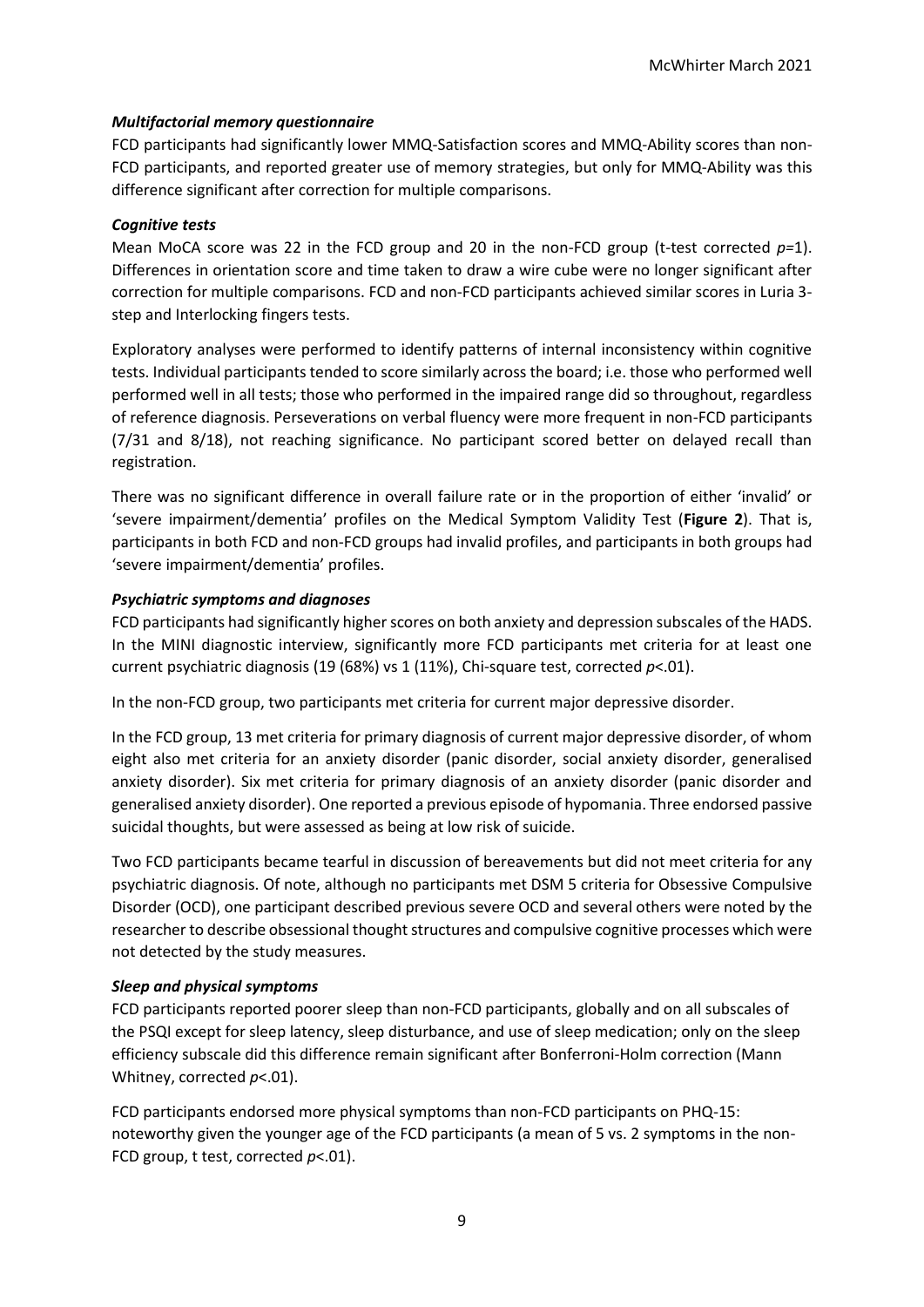# *Predictive models for FCD reference diagnosis*

On multiple logistic regression analysis, decreasing age and increasing duration of spoken response were both associated independently and significantly with FCD [*age in years* beta=-0.23, SE=0.09, OR=0.79 (95%CI 0.67-0.95), d*uration of response in seconds* beta=0.03, SE=0.01, OR=1.03 (95%CI 1- 1.05)]. The model explained 74% of the variability in diagnosis (Nagelkerke's pseudo  $R^2$ ) with a sensitivity of 90%, specificity of 83% and accuracy of 80% and an area under the ROC curve in the observed data of 0.94. HADS depression and anxiety scores and PHQ-15 scores were no longer significant in multiple regression in this small sample.

Receiver-operating curves comparing the performance of this model with predictive models based solely on age, solely on duration of response, and solely on MoCA score, are illustrated in **Figure 3**.

An alternative model was calculated with a view to clinical utility, using optimum cut points for age (<74 years) and duration of spoken response (>67 seconds). A logistic regression model using these binary classifiers explained 63% of variability in diagnosis (Nagelkerke's pseudo R2), and produced odds ratios favouring diagnosis of FCD of 34.8 for age < 74 years (95%CI 29.1-41.5) and 7.48 for duration of spoken response > 67 seconds (95%CI 7.31-7.64); this model had a sensitivity of 93%, specificity of 78%, accuracy of 88% and area under the ROC curve of 0.91 in the observed data.

### **Discussion**

In this study, a robust expert panel consensus process identified probable Functional Cognitive Disorder in 63% of the 49 patients with cognitive symptoms recruited to the study. This sample of 'borderline' cases, excluding those with dementia, may not be representative of all new cognitive presentations in the population. Nevertheless, the proportion of probable FCD diagnoses was consistent with prevalence figures identified in our previous meta-analysis of memory clinic patients (in which, of the 47% of 12 000 patients who **did not** receive diagnoses of dementia, 51% received diagnoses in keeping with FCD and 28% descriptive diagnoses of MCI)<sup>6</sup>. Functional cognitive disorder appears to be a common cause of cognitive symptoms.

Despite these consistent empirical observations, functional cognitive disorders remain underrecognised, or under-reported, in real-world clinical practice. Of the 31 FCD participants in this study, only 17 (54.8%) had received a clinical diagnosis of, or descriptive diagnosis in keeping with, a functional disorder. The remaining 14 had been described in clinic letters as having 'subjective cognitive impairment' or similar, 'mild cognitive impairment', or described in terms of likely absence of disease.

To describe this as a 'missed' FCD diagnosis rate of 45.2%, however, is an oversimplification. We do believe that the opportunity to explain functional disorder aetiologies is often missed in this group. However some people presenting with minor functional cognitive symptoms are reporting 'normal' cognitive symptoms and a 'disorder' diagnosis may not be appropriate. Careful assessment of the extent and severity of distress and disability associated with the functional cognitive symptoms would be one reasonable way of ascertaining who will benefit from explanation and reassurance, and who will do better with diagnosis and treatment following a medical model.

We suggest that the wide and varied range of diagnostic descriptions used by clinicians for this group of patients with cognitive symptoms but not dementia (**Table 2**) reflects the inadequacy of research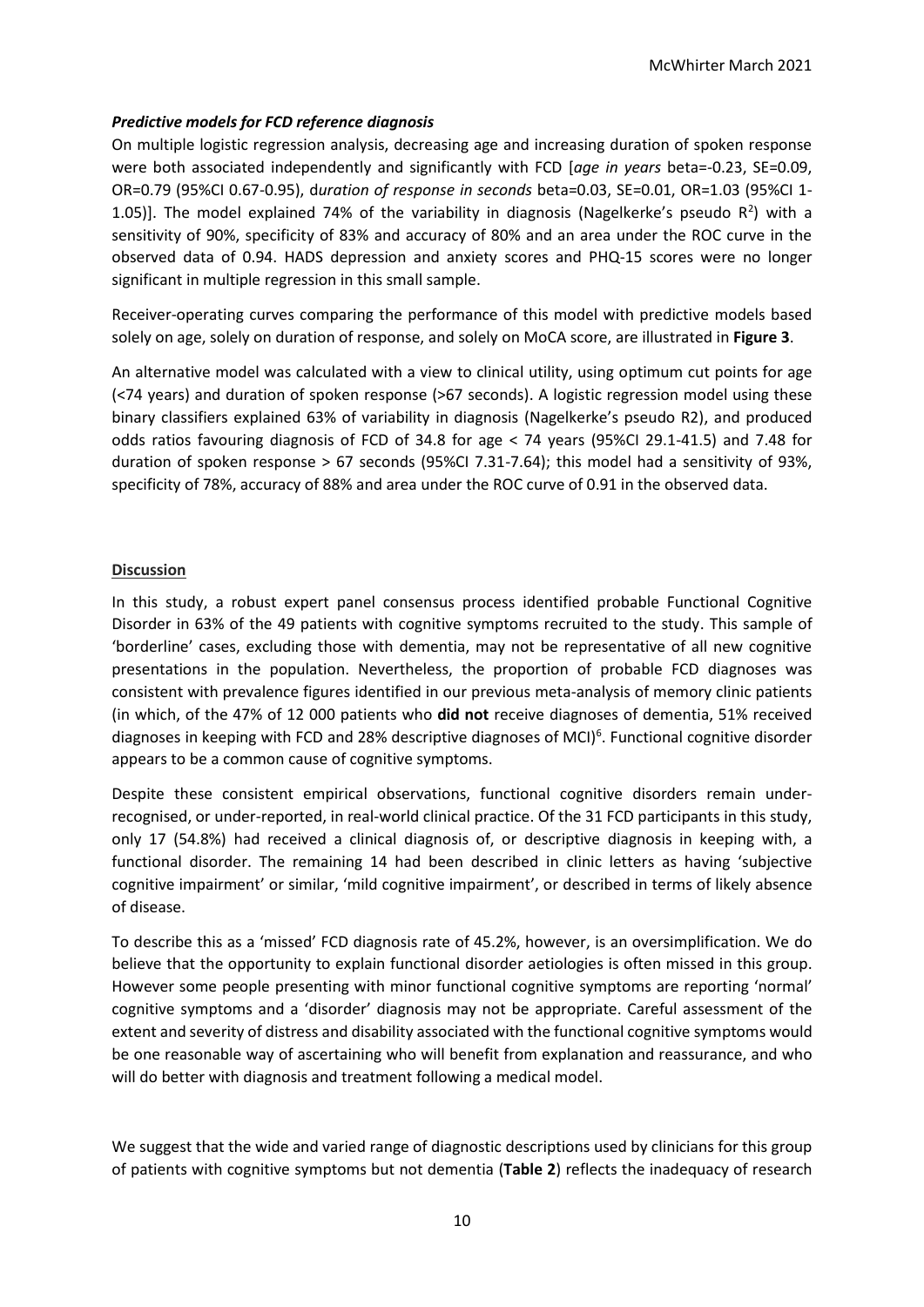terms such as MCI and SCD; clinicians quite appropriately look instead to multiaxial formulations in attempts to address issues of multiple aetiology, uncertainty, and comorbidity.

This study suggests that not only is FCD a common cause of symptoms, but that it can be confidently identified on the basis of positive clinical features of internal inconsistency.

The most striking feature predicting FCD in the research assessment was longer duration and greater degree of detail of participants' response to an open question. Participants with an FCD reference diagnosis, when asked: "Tell me about the problems you have been having?", spoke without interruption for on average **three times longer** than those without FCD. This supports findings of conversation analysis studies  $^{13}$ , but crucially also demonstrates utility of these factors not only in selected patients with definite FCD but in an unselected 'real' clinical cohort. Moreover, our study suggests that these techniques do not require special technology but are accessible as part of simple clinical assessment, supported only by a clock.

'Duration of spoken response' is at core a proxy marker of internal inconsistency between perceived and observed function. While the person with FCD perceives amnestic, severe attentional difficulties and cognitive 'struggle', their detailed and linguistically intact description of their difficulties and past cognitive lapses demonstrates: preserved episodic memory function, ability to maintain attention, and, often, sophisticated use of language and information. That is not to say that people with FCD do not have genuine cognitive difficulties in these areas. Rather, we suggest that the 'automatic' nature of the task of relaying their difficulties and experiences allows them to circumvent processes (not yet clearly understood) which cause processes akin to 'choking' during more deliberate cognitive tasks. Similar clinical signs of inconsistency are key in the diagnosis of other forms of functional neurological disorder. For example, in Hoover's sign, leg weakness resolves or improves when attention is shifted to moving the contralateral leg.

Duration of spoken response reflects additional factors likely to increase specificity to FCD. Detailed spoken response requires intact language function, contrasting with early disruption and semantically impoverished language in neurodegenerative diseases<sup>20</sup>, and reflects the metacognitive evaluation of a cognitive problem, also reflected in FCD participants' lower memory satisfaction and ability MMQ scores.

Although internal inconsistency is key to FCD diagnosis, it is important that we look for internal inconsistency in the right places. Internal inconsistency **within** cognitive tests, including in a forcedchoice performance validity test, was less helpful in predicting FCD in this study. Some participants with FCD scored consistently highly and others consistently poorly; cognitive scores did not significantly differ between FCD and non-FCD participants. Another study of neuropsychological test profiles in FCD found subtle deficits and similar performance to healthy controls: suggesting that these researchers examined patients from the former 'high-performing' FCD category<sup>21</sup>. FCD with 'objective' cognitive impairment (i.e., poor performance on cognitive tests) is poorly described in the FCD literature, and yet consists a group at particular risk of misdiagnosis. Our study suggests that cognitive tests, including performance validity tests, appear largely unhelpful in the diagnosis of FCD.

The other significant predictive variable for FCD in this study was younger age; advancing age being the largest risk factor for neurodegenerative disease.

Presence of symptoms of anxiety and depression, and DSM 5 psychiatric diagnoses, were associated with FCD in this study, but were not significantly predictive on multiple regression, being strongly inversely related to age. Symptoms of depression and anxiety are recognised associations with FCD and subjective cognitive decline<sup>6</sup>, but are also common features of neurodegenerative disease<sup>22,23</sup>.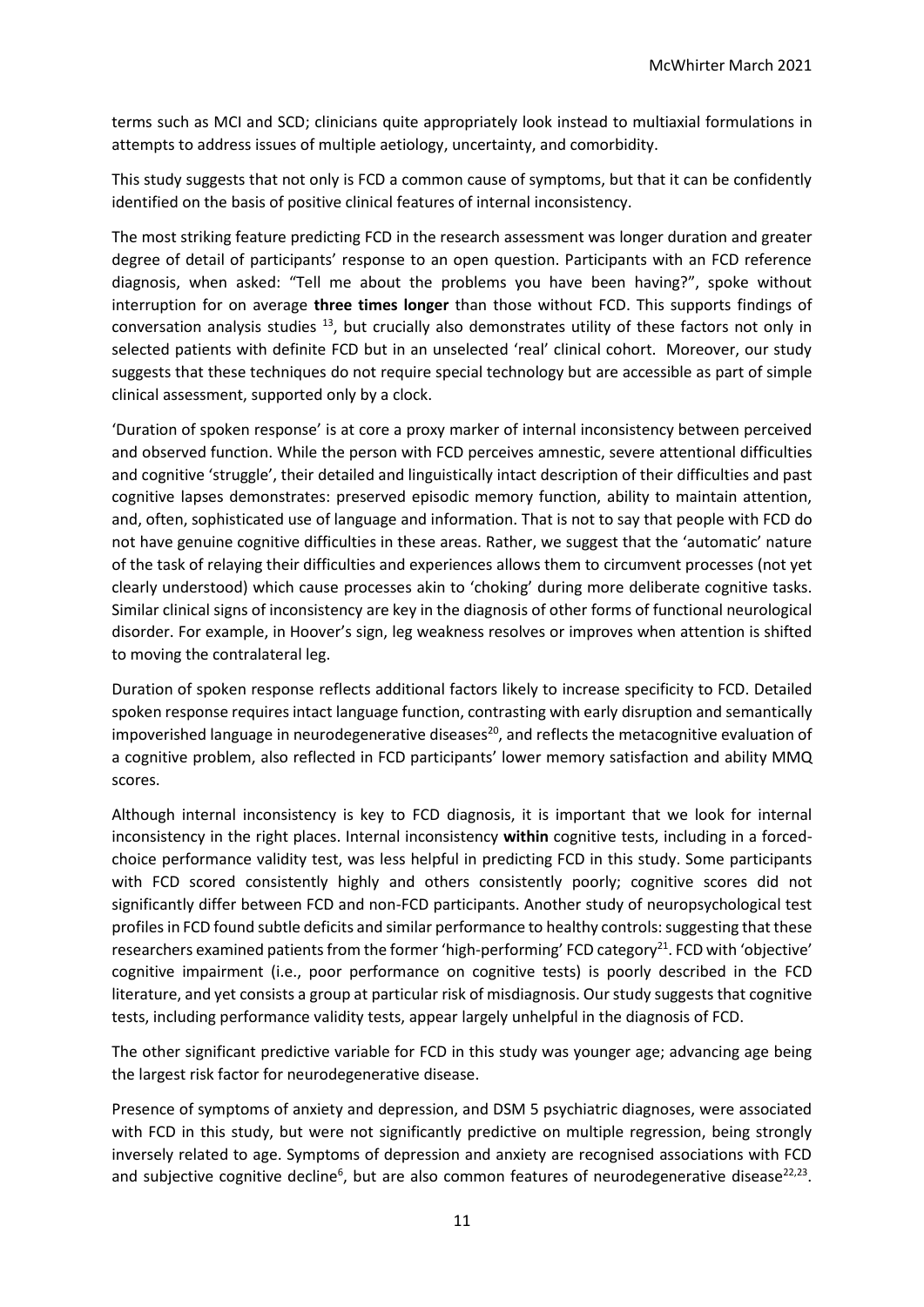Our findings support a recommendation that diagnosis of FCD should not rest solely on presence of anxiety or depression in the absence of crucial diagnostic features of internal inconsistency.

However, more detailed **phenomenological** inquiry into the nature of the experience of cognitive failure in FCD may be a fruitful avenue for future research. For example, we observed descriptions of obsessive-compulsive patterns of thinking in FCD participants who did not satisfy DSM 5 criteria for diagnosis of OCD. Better description and measurement of these phenomena may help both in diagnosis and in generating accurate models of mechanism of cognitive impairment in FCD.

Some previously-suggested predictors did not emerge from this study as we might have expected. Recruitment was cut short by the COVID-19 pandemic, and it seems likely that small sample size will have led to false negative errors in some comparison variables. For example, we did not find statistically significant differences between those reporting a prior excellent memory, those reporting that others were more worried than themselves, who had previous contact with a person with dementia, reporting detail of television watching, or being able to respond to a compound question.

The design of this study emphasised positive detection of FCD, but we recognise the possibility of functional symptoms existing alongside symptoms of neurodegenerative disease (functional 'overlay') or occurring as part of a neurodegenerative prodrome. These possibilities will be important to bear in mind in longitudinal studies of FCD. Acknowledging this complexity will help us to better understand prodromal states in neurodegenerative disease. On a practical clinical basis, insightless amnestic deficits, new impairment of praxis, and new impairment of social cognition might be considered examples of 'red flags' of prodromal neurodegenerative disease, meriting careful follow-up.

Strengths of this study include the rich data set, painstaking reference diagnosis process, and engagement with the 'real world' problem of how to distinguish FCD not from clear-cut dementia but from the 'grey area' of prodromal neurodegenerative disease and other causes of mild and subjective cognitive symptoms. We acknowledge the possibility that reference diagnoses may have been influenced by clinical features overlapping with research measures interrogated for diagnostic specificity, although this was avoided as far as practicable with blinding. Longitudinal follow-up and replication are important next steps.

In conclusion, we suggest that the predictive methods described in this study are an important move towards parity of esteem for FCD: an important differential diagnosis in the investigation of possible neurodegenerative disease, and a definable target for clinical trials.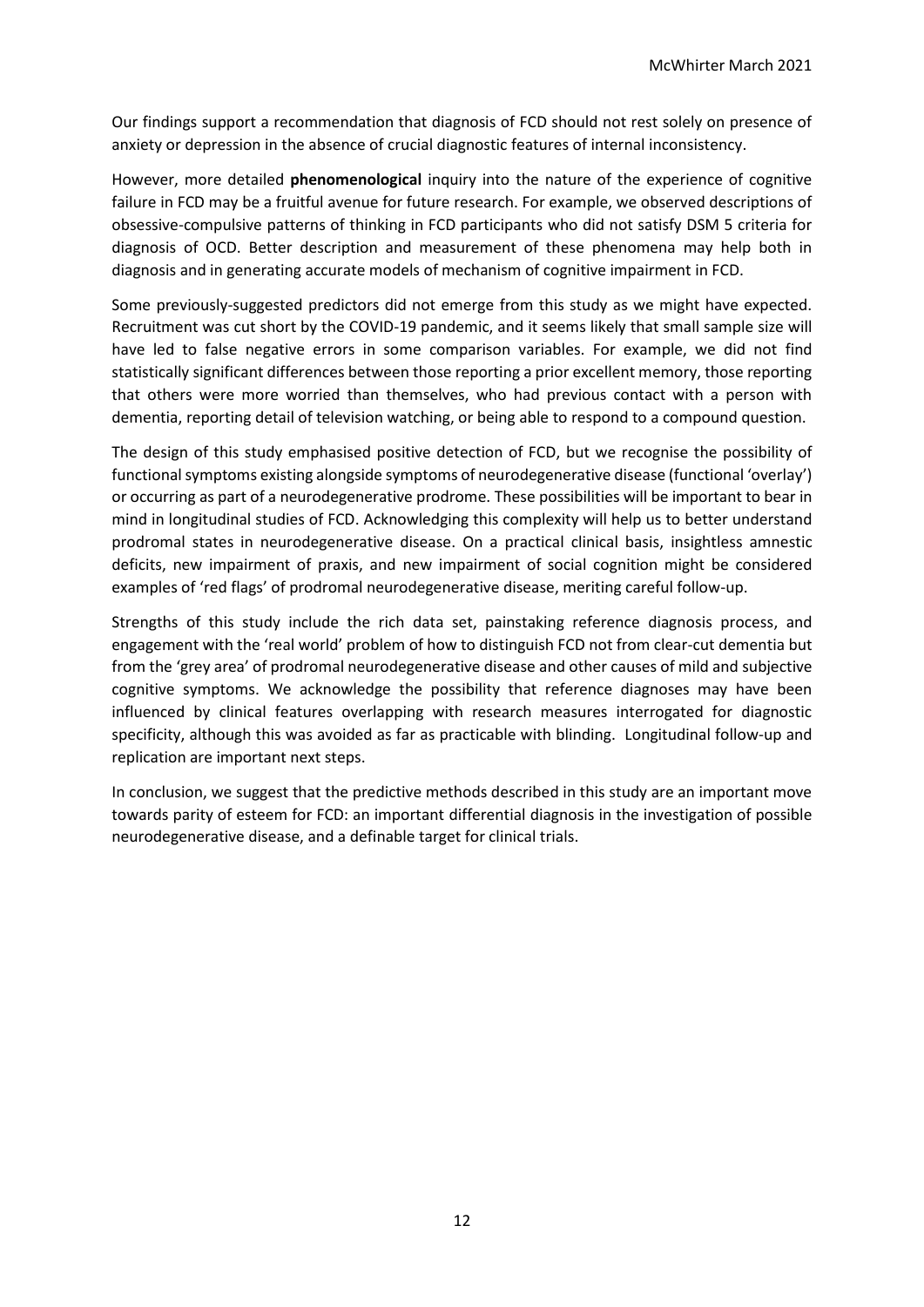### **References**

- 1. Bell S, Harkness K, Dickson JM, Blackburn D. A diagnosis for £55: what is the cost of government initiatives in dementia case finding. *Age Ageing*. 2015;44(2):344-345.
- 2. Menon R, Larner AJ. Use of cognitive screening instruments in primary care: the impact of national dementia directives (NICE/SCIE, National Dementia Strategy). *Fam Pract*. 2011;28(3):272-276.
- 3. Ball H, McWhirter L, Ballard C, et al. Functional cognitive disorder: dementia's blind spot. *Brain*. 2020;143(10):2895-2903.
- 4. Teodoro T, Edwards MJ, Isaacs JD. A unifying theory for cognitive abnormalities in functional neurological disorders, fibromyalgia and chronic fatigue syndrome: systematic review. *J Neurol Neurosurg Psychiatry*. 2018;89(12):1308-1319.
- 5. Stone J, Pal S, Blackburn D, Reuber M, Thekkumpurath P, Carson A. Functional (Psychogenic) Cognitive Disorders: A Perspective from the Neurology Clinic. *J Alzheimer's Dis*. 2015;48(S1):S5- S17.
- 6. McWhirter L, Ritchie C, Stone J, Carson A. Functional cognitive disorders: a systematic review. *The Lancet Psychiatry*. 2020;7(2):191-207.
- 7. Espay AJ, Aybek S, Carson A, et al. Current concepts in diagnosis and treatment of functional neurological disorders. *JAMA Neurol*. 2018;75(9):1132-1141.
- 8. Bharambe V, Larner AJ. Functional cognitive disorders: demographic and clinical features contribute to a positive diagnosis. *Neurodegener Dis Manag*. 2018;8(6):377-383.
- 9. Larner AJ. Screening utility of the "attended alone" sign for subjective memory impairment. *Alzheimer Dis Assoc Disord*. 2014;28(4):364-365.
- 10. Larner AJ. Dementia screening: a different proposal. *Future Neurol*. 2018;13(4):177-179.
- 11. Randall A, Larner AJ. La maladie du petit papier: A sign of functional cognitive disorder? Grover LLRS, ed. *Int J Geriatr Psychiatry*. 2018;33(5):800.
- 12. Bhome R, McWilliams A, Huntley JD, Fleming SM, Howard RJ. Metacognition in functional cognitive disorder- a potential mechanism and treatment target. *Cogn Neuropsychiatry*. 2019;24(5):311-321.
- 13. Reuber M, Blackburn DJ, Elsey C, et al. An Interactional Profile to Assist the Differential Diagnosis of Neurodegenerative and Functional Memory Disorders. *Alzheimer Dis Assoc Disord*. 2018;32(3):197-206.
- 14. Jones D, Drew P, Elsey C, et al. Conversational assessment in memory clinic encounters: interactional profiling for differentiating dementia from functional memory disorders. *Aging Ment Health*. 2016;20(5):500-509.
- 15. McKhann GM, Knopman DS, Chertkow H, et al. The diagnosis of dementia due to Alzheimer's disease: recommendations from the National Institute on Aging-Alzheimer's Association workgroups on diagnostic guidelines for Alzheimer's disease. *Alzheimers Dement*. 2011;7(3):263-269.
- 16. Paradise MB, Glozier NS, Naismith SL, Davenport TA. Subjective memory complaints, vascular risk factors and psychological distress in the middle-aged: A cross-sectional study. *BMC Psychiatry*. 2011;11(1):108.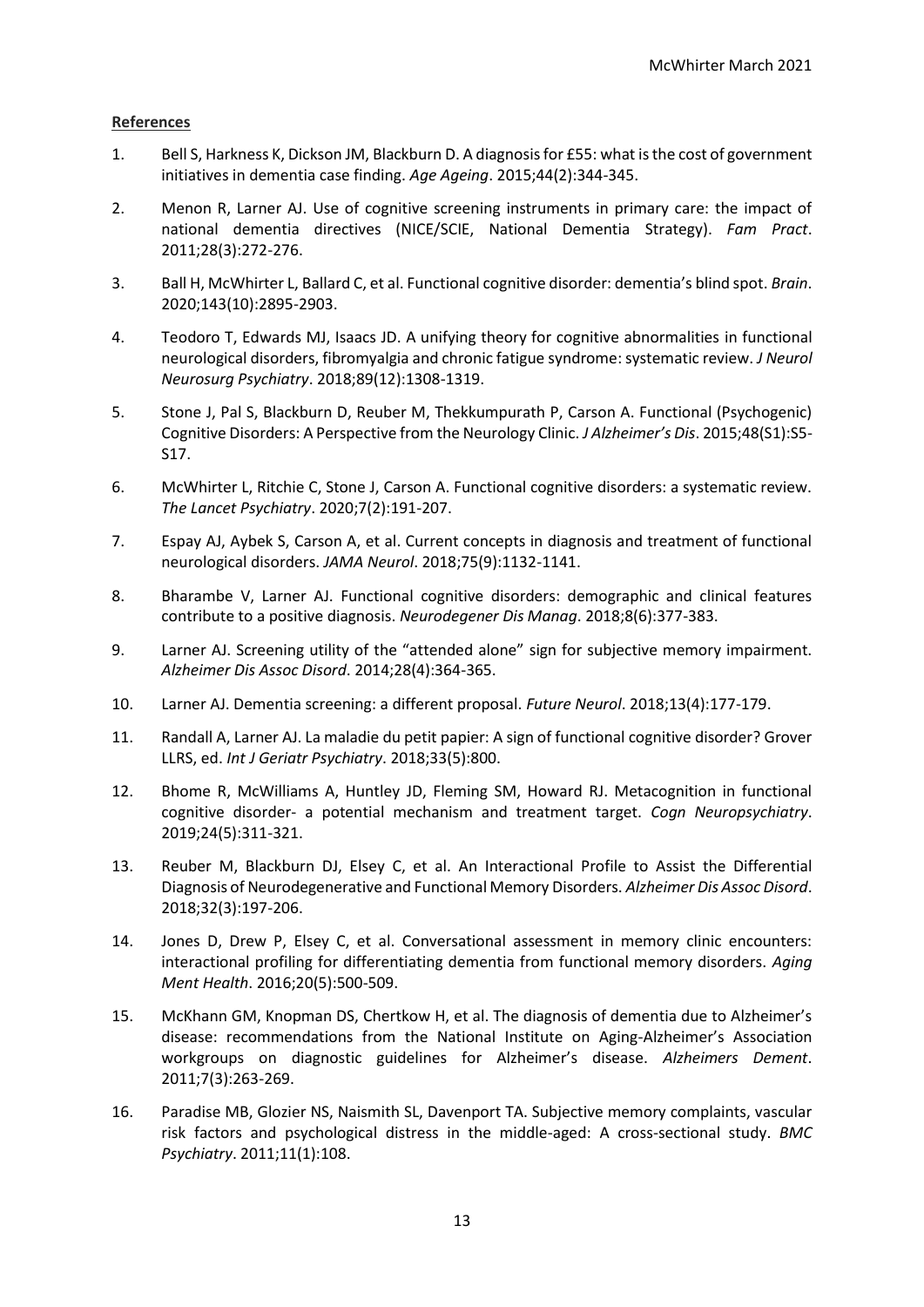- 17. Moo LR, Slotnick SD, Tesoro MA, Zee DS, Hart J. Interlocking finger test: a bedside screen for parietal lobe dysfunction. *J Neurol Neurosurg Psychiatry*. 2003;74(4):530-532.
- 18. Green P. *Medical Symptom Validity Test (MSVT) for Microsoft Windows: User's Manual*.; 2004.
- 19. Troyer AK, Rich JB. *Multifactorial Memory Questionnaire*. Baycrest; 2018. Accessed April 26, 2021. www.baycrest.org
- 20. Fraser KC, Meltzer JA, Rudzicz F. Linguistic features identify Alzheimer's disease in narrative speech. *J Alzheimer's Dis*. 2015;49(2):407-422.
- 21. Wakefield SJ, Blackburn DJ, Harkness K, Khan A, Reuber M. Distinctive neuropsychological profiles differentiate patients with functional memory disorder from patients with amnesticmild cognitive impairment. *Acta Neuropsychiatr*. 2018;30(2):90-96.
- 22. Diniz BS, Butters MA, Albert SM, Dew MA, Reynolds CF. Late-life depression and risk of vascular dementia and Alzheimer's disease: Systematic review and meta-analysis of community-based cohort studies. *Br J Psychiatry*. 2013;202(5):329-335.
- 23. Becker E, Lorena C, Rios O, et al. Anxiety as a risk factor of Alzheimer's disease and vascular dementia. Published online 2018.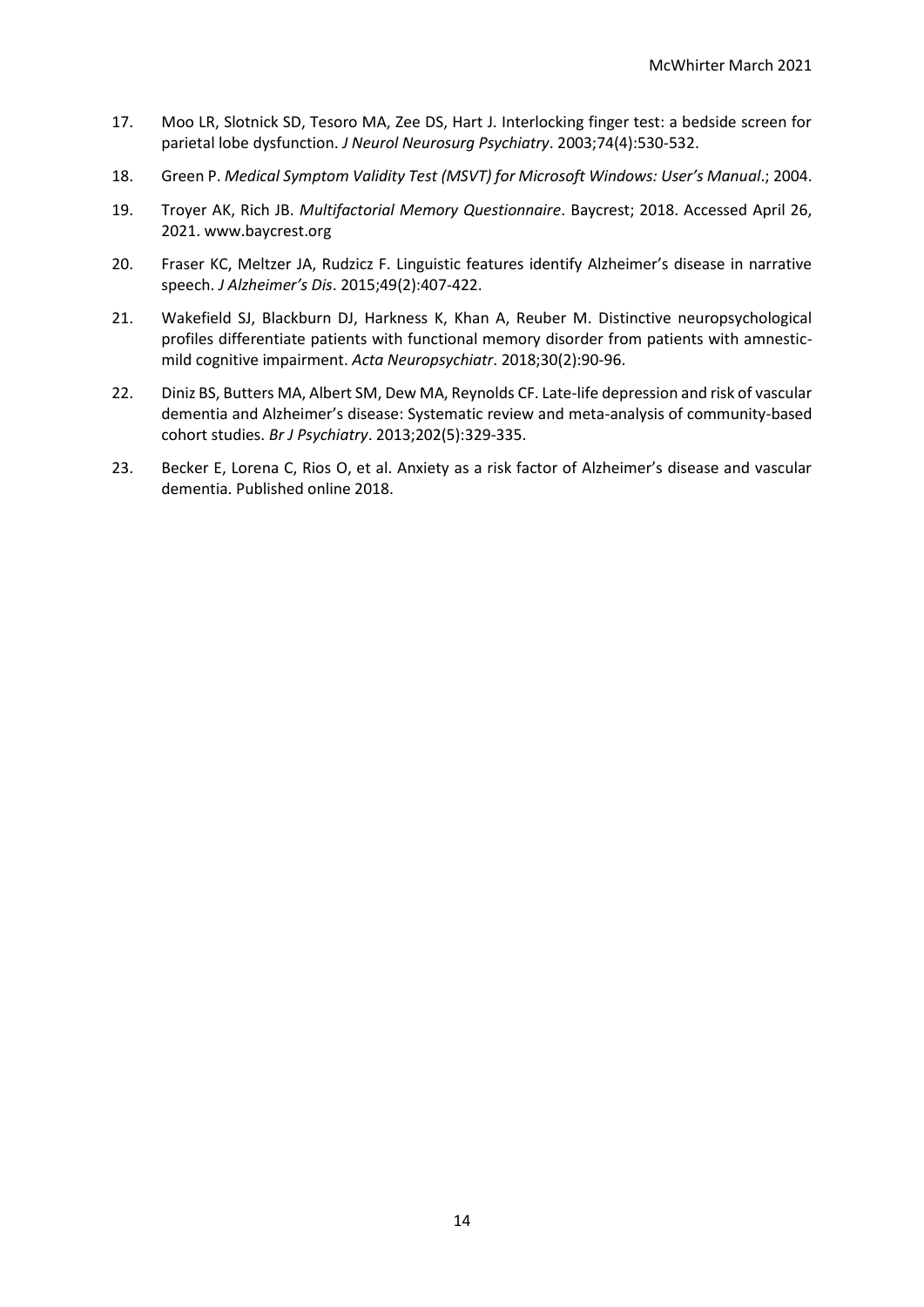|                                                                                                                                                                                            | By study reference diagnosis:                       | All participants                                       |                                            |
|--------------------------------------------------------------------------------------------------------------------------------------------------------------------------------------------|-----------------------------------------------------|--------------------------------------------------------|--------------------------------------------|
|                                                                                                                                                                                            | <b>Functional</b><br>cognitive disorder<br>$(n=31)$ | <b>Not functional</b><br>cognitive<br>disorder* (n=18) | All participants<br>$n=49$                 |
| Age, mean (sd)                                                                                                                                                                             | 63.2 (14.3)                                         | 81.8 (5.87)                                            | 70.0 (14.9)                                |
| Female, n (%)                                                                                                                                                                              | 18 (58.1%)                                          | 8 (44.4%)                                              | 26 (53%)                                   |
| Years of education, n                                                                                                                                                                      | 13.0 (3.31)                                         | 13.1 (3.20)                                            | 13.1 (3.24)                                |
| First degree relative with dementia, n (%)                                                                                                                                                 | 20 (65%)                                            | 5(28%)                                                 | 25 (51%)                                   |
| <b>Referral source:</b><br>Memory clinic, %<br>Neurology/neuropsychiatry, %<br>Research register %                                                                                         | 12 (40%)<br>16 (52%)<br>3(10%)                      | 14 (74%)<br>O<br>4 (21%)                               | 26 (53%)<br>16 (33%)<br>7(14%)             |
| Clinical Addenbrookes<br>Cognitive<br>Examination<br>iii<br>(ACEiii) score, mean (sd)<br>[n (%) not available]                                                                             | 87.9 (10)<br>$[12 (40\%)]$                          | 84 (7.72)<br>[0]                                       | 86.0 (9.08)<br>[12 (25%)]                  |
| Brain imaging this symptom episode                                                                                                                                                         | 19 (61%)                                            | 9(50%)                                                 | 28 (57%)                                   |
| Attended clinic alone, n (%)                                                                                                                                                               | 15 (48%)                                            | 2(11%)                                                 | 17 (35%)                                   |
| Clinical discharge plan<br>n discharged (%)<br>n for further follow-up (%)                                                                                                                 | 15 (48%)<br>16 (52%)                                | 6 (33%)<br>12 (67%)                                    | 21 (43%)<br>28 (57%)                       |
| Research study reference diagnoses:                                                                                                                                                        |                                                     |                                                        |                                            |
| - Probable/'possible likely' FCD, n(%)<br>- Probable neurodegenerative disease, n (%)<br>- Probable medical/pharmacological cause, n (%)<br>- Probable primary psychiatric disorder, n (%) | 30 (100%)<br>0<br>6 (19%)<br>17 (55%)               | 0<br>7 (39%)<br>4 (22%)<br>2(11%)                      | 30 (61%)<br>7(14%)<br>10 (20%)<br>19 (39%) |

**Table 1 – Demographic and clinical characteristics of FCD and non-FCD cognitive disorder participants**

\* non FCD group reference diagnoses:

Probable or possible AD (n=4), probable or possible cerebrovascular disease (n=3), probable or possible mixed AD/cerebrovascular disease (n=5), alcohol-related cognitive impairment (n=1), hearing or visual impairment (n=2), normal ageing (n=3). Psychiatric comorbidities: anxiety (n=2), depression (n=3), adjustment disorder (n=1).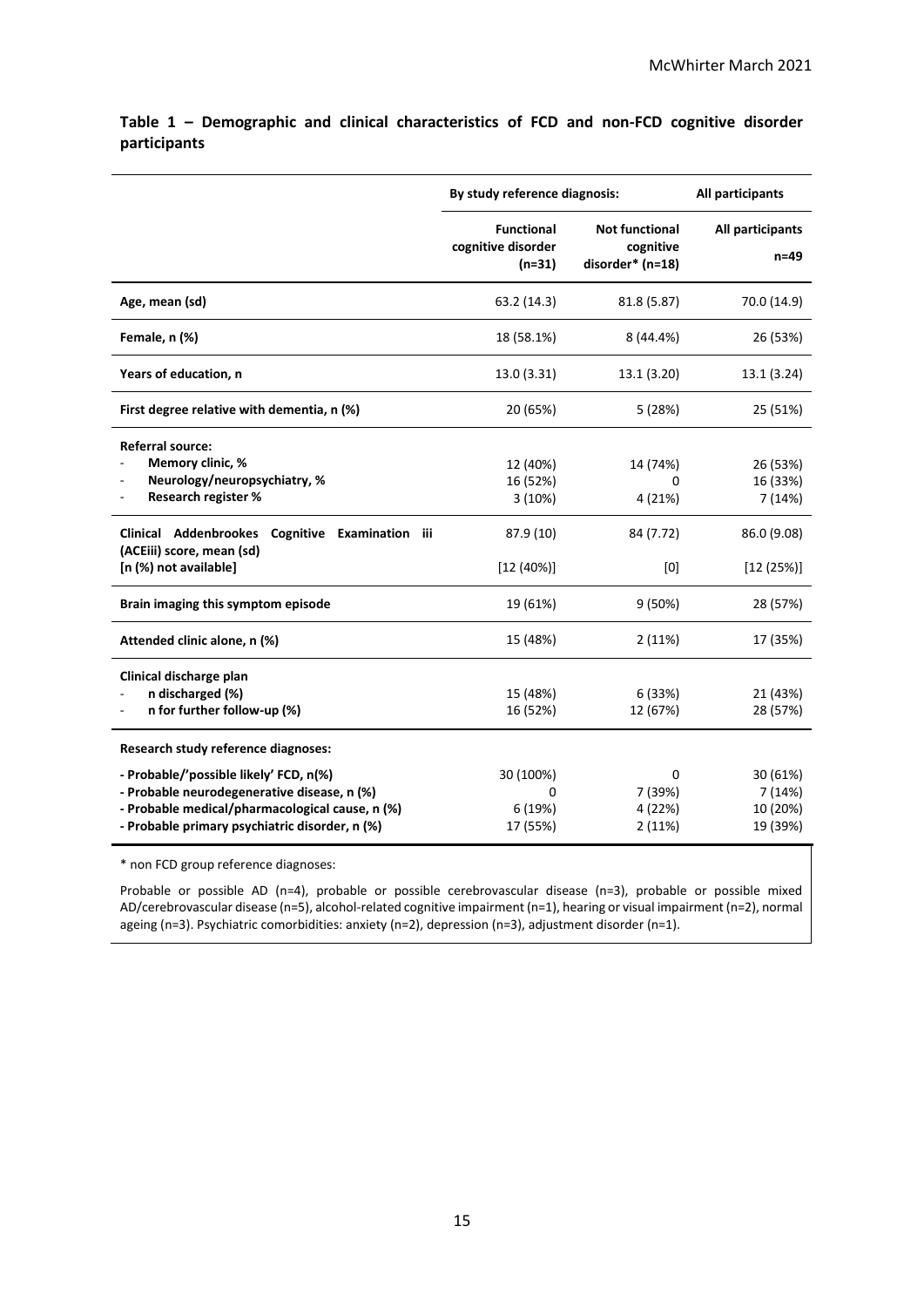| diagnostic terms - by                                                 | by study reference diagnosis:                                                                                                                                                                                                                                                                                  |                                                                                                                                                  |  |  |
|-----------------------------------------------------------------------|----------------------------------------------------------------------------------------------------------------------------------------------------------------------------------------------------------------------------------------------------------------------------------------------------------------|--------------------------------------------------------------------------------------------------------------------------------------------------|--|--|
| subtype                                                               | Functional cognitive disorder (n=30)                                                                                                                                                                                                                                                                           | Not functional cognitive disorder (n=19)                                                                                                         |  |  |
| 'Functional disorder'                                                 | neurological<br>Functional<br>disorder<br>6:<br>$\mathsf{x}$<br>Functional cognitive disorder x 4                                                                                                                                                                                                              |                                                                                                                                                  |  |  |
| 'Absence of disease'                                                  | no diagnosis x 1, 'no evidence of cognitive<br>decline', 'very little if any evidence of a<br>neurodegenerative disease'                                                                                                                                                                                       | no diagnosis, 'no neurodegenerative<br>disease', 'normal cognitive ageing',<br>'cognitively healthy; hearing loss'                               |  |  |
| 'Subjective cognitive<br>impairment/ subjective<br>cognitive decline' | 'subjective cognitive decline' x 2, 'subjective<br>cognitive impairment but no evidence of<br>significant<br>neurocognitive<br>disorder',<br>'subjective cognitive impairment; mixed<br>anxiety and depressive episode'                                                                                        | subjective cognitive decline x 2                                                                                                                 |  |  |
| 'Mild cognitive<br>impairment'                                        | 'very mild cognitive impairment / subjective<br>cognitive impairment', 'very mild cognitive<br>adjustment disorder<br>impairment;<br>now<br>resolved', 'mild problems with word finding<br>and memory which I suspect is simply age-<br>related', 'amnestic MCI', 'MCI'                                        | 'MCI' x 7, 'mild cognitive impairment -<br>subjective', 'amnestic MCI', 'MCI of<br>vascular aetiology', 'MCI and mild to<br>moderate depression' |  |  |
| 'Depression and anxiety'                                              | 'anxiety', 'depression', 'depression<br>and<br>anxiety/mood instability', 'pain; depression<br>and anxiety; insomnia and fatigue', 'very<br>depressed'                                                                                                                                                         | 'post-stroke depression'                                                                                                                         |  |  |
| 'Multifactorial'                                                      | 'ARBD; anxiety/fatigue/sleep disturbance',<br>'anxiety and hearing impairment; previous<br>probable transient global amnesia', 'memory<br>impairment secondary to comorbidities;<br>previous multi drug abuse', 'probably not<br>neurodegenerative disease; cocodamol, low<br>B12, alcohol maybe contributing' |                                                                                                                                                  |  |  |

# **Table 2 – Diagnoses as reported in clinic letter pre study recruitment**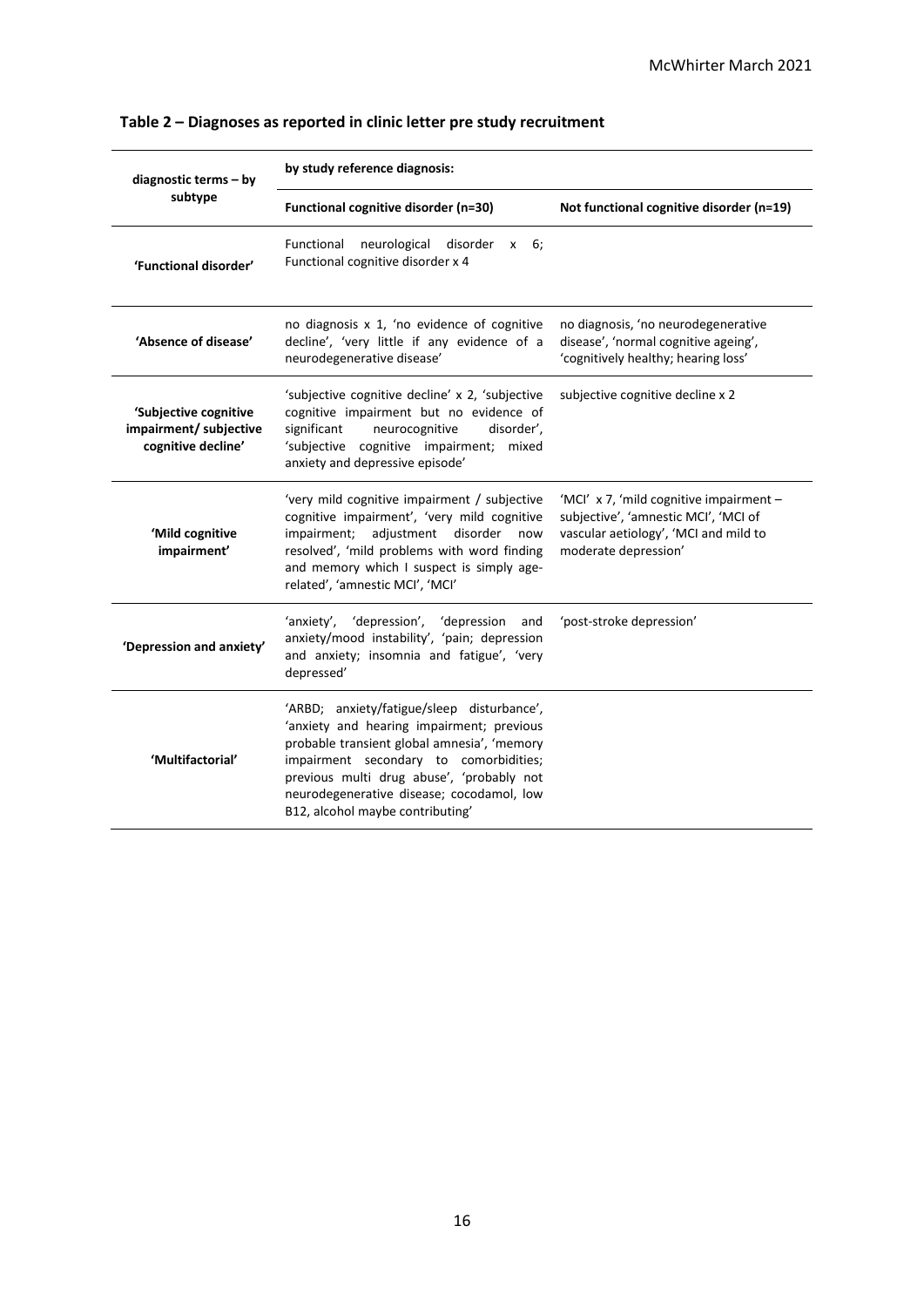# **Table 3 – Research measures in FCD and non-FCD participants**

|                                                                                                                  | All (n=49)     | FCD (n=31)   | <b>Not FCD</b>        | univariate                   |  |  |
|------------------------------------------------------------------------------------------------------------------|----------------|--------------|-----------------------|------------------------------|--|--|
|                                                                                                                  |                |              | $(n=18)$              | p (Holm-<br><b>Bonferron</b> |  |  |
|                                                                                                                  |                |              |                       | i)                           |  |  |
| Age, mean (sd)                                                                                                   | 70.0 (16)      | 63.2 (14)    | $\overline{81.8}$ (6) | $-.01$                       |  |  |
| Duration of memory problems (years), median (IQR)                                                                | $2[1.5-3.5]$   | $3[1-5]$     | $1.75$ [1-2.5)        | .09                          |  |  |
| "Tell me about the problems you have been having?" -                                                             | 75 [31-        | 124 [80-168] | 42 [28-55]            | $-.01$                       |  |  |
| duration of response (seconds), median [IQR]<br>n memory complaints, mean (sd)                                   | 120]<br>2(1.3) | 3(1.2)       | 1(1.4)                | $-.01$                       |  |  |
| n (%) describing ≥1 specific cognitive failure event                                                             | 17 (35%)       | 16 (52%)     | 1(6%)                 | .01                          |  |  |
| n (%) answer both parts of a compound question                                                                   | 37 (76%)       | 26 (84%)     | 11 (61%)              | 0.6                          |  |  |
| SMC Likert - 'fair' or 'poor', n (%)                                                                             | 39 (80%)       | 25 (81%)     | 14 (78%)              | 1                            |  |  |
| n (%) 'memory symptoms started after a specific event or                                                         |                |              |                       | 0.8                          |  |  |
| illness?'                                                                                                        | 14 (45%)       | 12 (39%)     | 2(11%)                |                              |  |  |
| n (%) think 'others are more worried about your memory than<br>you'                                              | 25 (51%)       | 13 (42%)     | 12 (67%)              | 1                            |  |  |
| n (%) 'Excellent' to 'What did your memory used to be like?'                                                     | 15 (31%)       | 11 (35%)     | 4 (22%)               | 1                            |  |  |
| n (%) think memory or thinking problems will 'get worse' over<br>time                                            | 20 (41%)       | 14 (45%)     | 6 (33%)               | 1                            |  |  |
| n (%) family member or daily contact with person with<br>dementia                                                | 27 (55%)       | 21 (68%)     | 6 (33%)               | 0.6                          |  |  |
| n (%) describing cognitively engaging daily activities                                                           | 15 (31%)       | 13 (42%)     | 2(11%)                | 0.2                          |  |  |
| n (%) demonstrate cognitive engagement with news                                                                 | 13 (27%)       | 11 (35%)     | 2(11%)                | 1                            |  |  |
| n (%) details (not just name) of specific tv programme / film                                                    | 11 (22%)       | 8(26%)       | 3 (17%)               | 1                            |  |  |
| n (%) details (not just name) of book, magazine or newspaper                                                     | 10 (21%)       | 7 (23%)      | 3 (17%)               | 1                            |  |  |
| MMQ - Satisfaction, mean (sd)                                                                                    | 29(11)         | 26(12)       | 35(10)                | .08                          |  |  |
| MMQ - Ability, mean (sd)                                                                                         | 39 (15)        | 34 (14)      | 48 (11)               | .01                          |  |  |
| MMQ - Strategy (mean (sd)                                                                                        | 32 (14)        | 35 (13)      | 28 (14)               | 1                            |  |  |
| MoCA - total score, mean (sd)                                                                                    | 21(4.1)        | 21.9(4.6)    | 20.3(3.1)             | $\mathbf{1}$                 |  |  |
| MoCA - total time in seconds, mean (sd)                                                                          | 481 (84)       | 467 (82)     | 506 (84)              | 1                            |  |  |
| MoCA - orientation (0-6), mean (sd)                                                                              | 5.3(1.2)       | 5.6(0.8)     | 4.8(1.6)              | 1                            |  |  |
| Luria 3-step test score, median[IQR]                                                                             | $3[0-3]$       | 3[0,3]       | $2.5$ [0-3]           | 1                            |  |  |
| Interlocking fingers test (0-4), median[IQR]                                                                     | $4[0-4]$       | $4[2-4]$     | $3[0-4]$              | $\mathbf{1}$                 |  |  |
| Digit span - forward, mean (sd)                                                                                  | 5.6(1.2)       | 5.5(1.3)     | 5.7(0.8)              | $\mathbf{1}$                 |  |  |
| Digit span - reverse, mean (sd)                                                                                  | 4.3(0.9)       | 4.2(0.9)     | 4.2(0.9)              | 1                            |  |  |
| Digit span - summed forward + reverse, mean (sd)                                                                 | 9.9(1.9)       | 9.9(2.2)     | 10.1(1.6)             | $\mathbf{1}$                 |  |  |
| Medical Symptom Validity Test (MSVT)                                                                             | $(n=48)$       | $(n=30)$     |                       |                              |  |  |
| - pass / valid profile, n (%)                                                                                    | 23 (48%)       | 16 (52%)     | 7 (41%)               | 1                            |  |  |
| - invalid profile, n (%)                                                                                         | 10 (21%)       | 7 (23%)      | 3(18%)                | 1                            |  |  |
| - dementia profile, n(%)                                                                                         | 15 (31%)       | 8(26%)       | 7 (41%)               | 1                            |  |  |
| HADS-A, mean (sd)                                                                                                | 6.4(4.8)       | 8.2(5.0)     | 3.3(2.6)              | $-.01$                       |  |  |
| HADS-D, mean (sd)                                                                                                | 6.0(4.8)       | 7.6(5.1)     | 3.3(2.8)              | .01                          |  |  |
| Pittsburgh Sleep Quality Inventory                                                                               | 7.1(5.3)       | 8.8(5.6)     | 4.2(3.1)              | .11                          |  |  |
| PHQ-15 (physical symptoms), mean (sd)                                                                            | 3.9(3.1)       | 5.2(3.1)     | 1.9(1.8)              | $-.01$                       |  |  |
| MINI n $(\%)$ with $\geq 1$ diagnosis                                                                            | 24 (49%)       | 19 (61%)     | 2(11%)                | .01                          |  |  |
| Abbreviations: MMQ (Multifactorial Memory Questionnaire), MoCA (Montreal Cognitive Assessment), HADS-A (Hospital |                |              |                       |                              |  |  |

Abbreviations: MMQ (Multifactorial Memory Questionnaire), MoCA (Montreal Cognitive Assessment), HADS-A (Hospital Anxiety and Depression Scale – Anxiety), HADS-D (Hospital Anxiety and Depression Scale – Depression), PHQ-15 (Patient Health Questionnaire 15), MINI (Mini-International Neuropsychiatric Interview)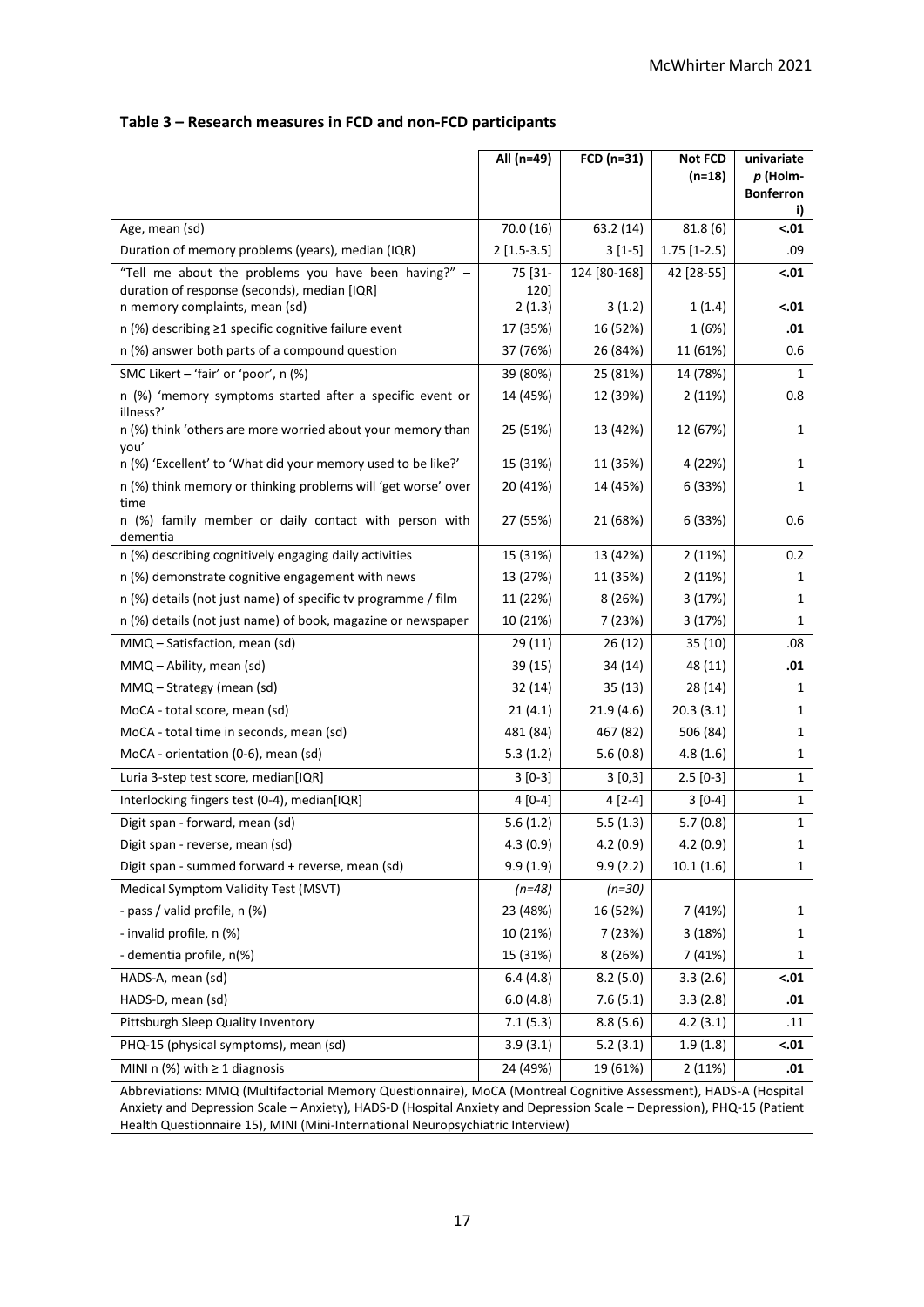

Figure 1 - Duration of response: 'Tell me about the problems you've been having' (3 outliers (functional, >500 seconds) removed for plot)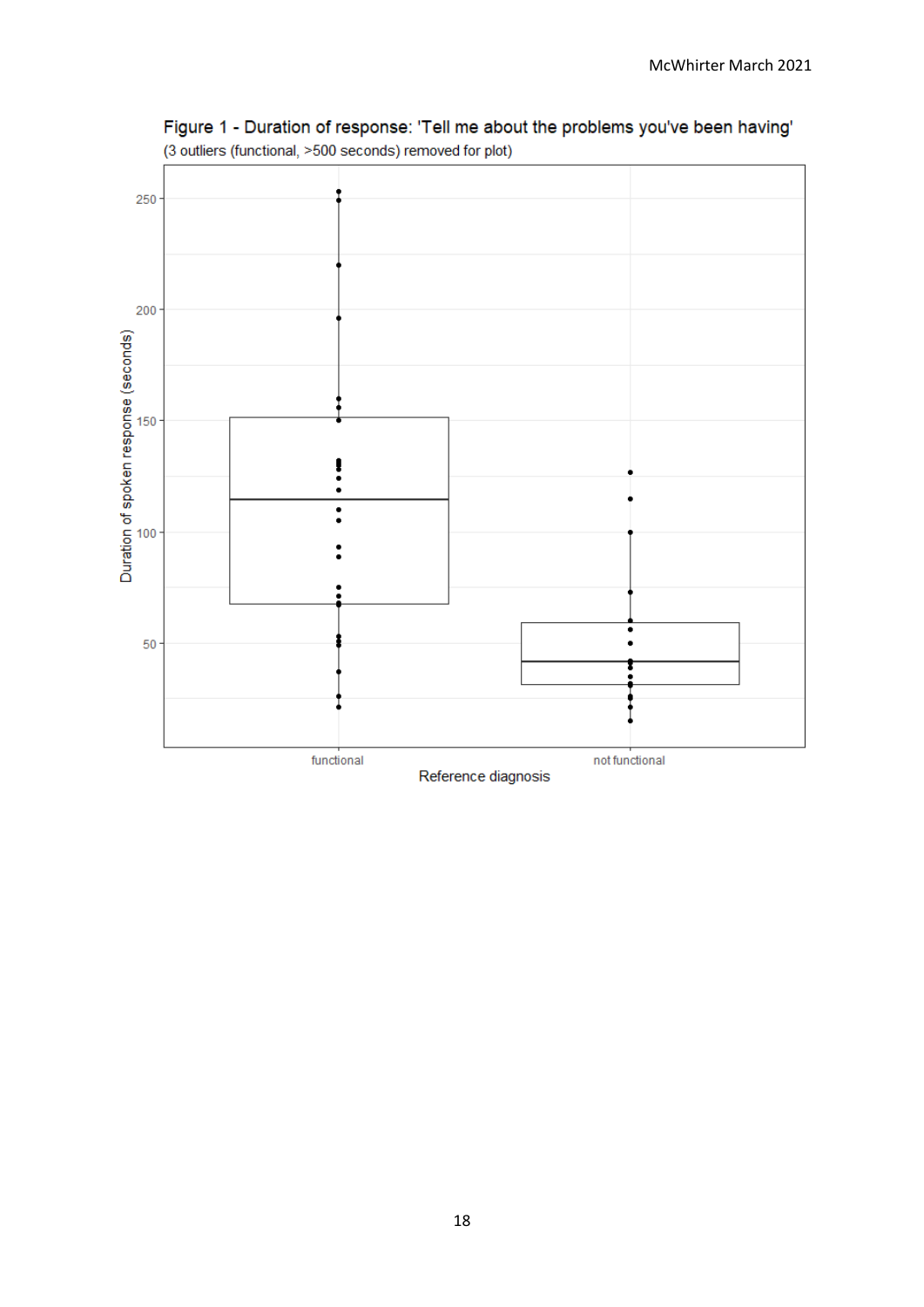